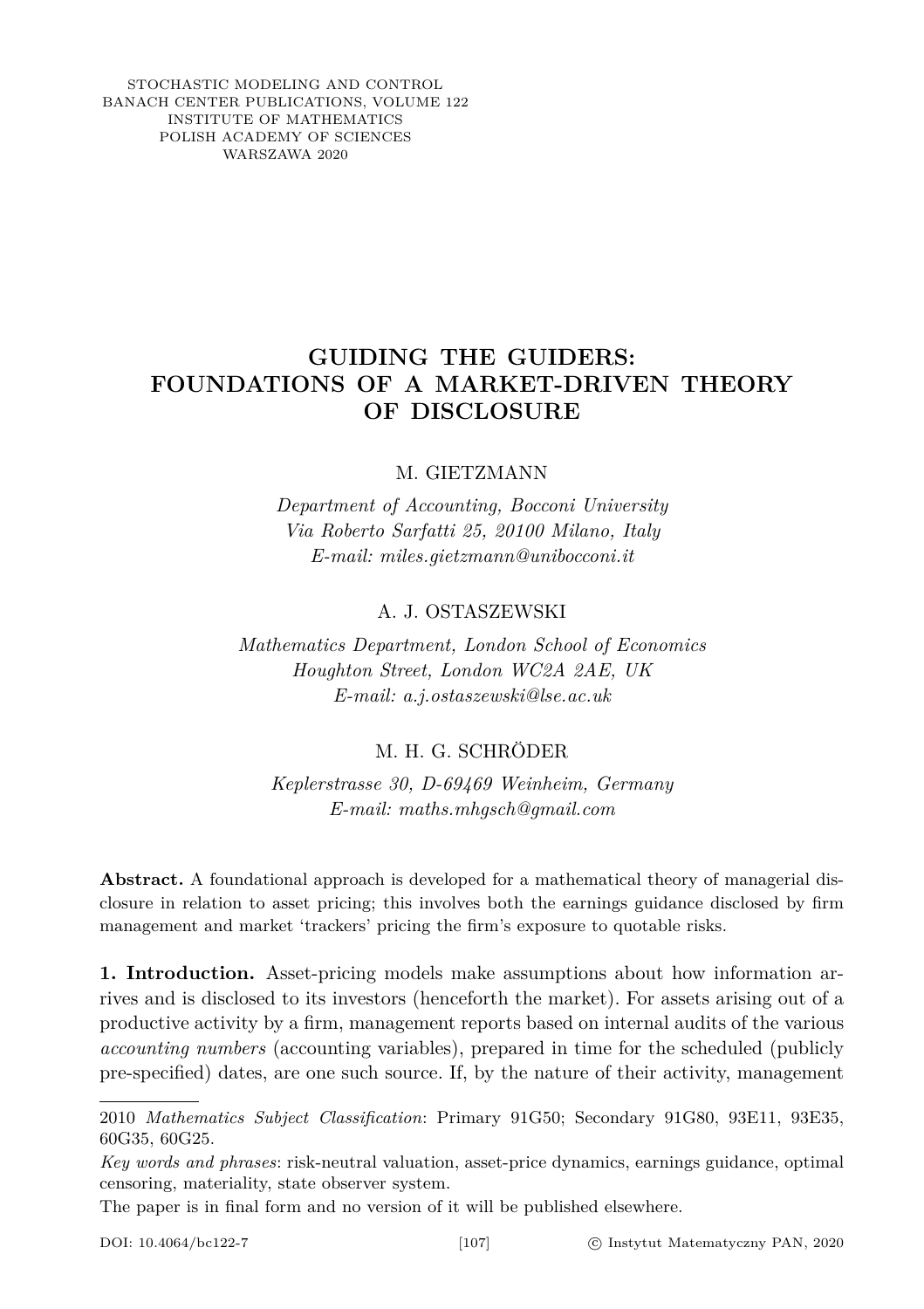make more frequent audits (for instance in directing replenishment to a specific level, which enforces frequent stock-taking, as in the retail business), then opportunities arise for 'early' (unscheduled) disclosure. How should this additional information be used to signal the firm's superior value, i.e. to upgrade its share-price? When (or how) should the market 'price in' the absence of early disclosures by a firm to include the possibility that no news is bad news. The answer must rely on an equilibrium between the market's ability to down-grade the share-price and the firm's ability to take advantage of ignorance: hiding some bad news within the uncertain cause of absent news, i.e. *censoring* the information.

The accounting literature has usually approached this question by including a *specified* (i.e. known in advance), single, 'additional' interim reporting date, ahead of the next scheduled disclosure, and allowing for absence of an early disclosure by randomizing the possibility that management has held an additional audit — see  $[Dye]$ ,  $[JunK]$ . However, with the early date a datum, this approach places limits on comparative analysis; for an equally spaced multi-period model see [\[EinZ\]](#page-25-2).

**1.1. Earnings guidance: strategic considerations.** In this the companion paper to [\[GieO\]](#page-25-3) we propose an alternative general approach, by instilling more realism into the stylized Black–Scholes model of [\[GieO\]](#page-25-3). There the market determination of the (share-)price of the firms in a sector reflects only the discretional information strategically released by a firm (i.e. with anticipation of its price effect), usually in the form of *earnings guidance*, as below, at a stochastic time-point (i.e. at *unknown* dates in advance of a subsequent mandatory date of information disclosure). Despite this highly specific origin for the arrival of information in the market, that model holds considerable advantages, thanks to its continuous-time approach which overcomes the limitations of the traditional 'two-period analysis' just mentioned. There *unspecified* moments in time offer an early disclosure. By way of an example from [\[GieO\]](#page-25-3), which goes beyond the scope intended here, there is a derivable 'band-wagon' effect whereby the introduction of multiple sources of information reduces an individual firm's optimal frequency of disclosures by reference to time left to the next mandatory disclosure date.

Typically, however, the market responds also to other public sources of information, such as trading in the shares of the firm, and by assessing the exposure of the firm to such economic risks as may be priced by market-quoted options.

Here we create a more general framework to include such other, already existing, market-based information enabling the market to make proper use of this additional information about the firm. This prompts a deeper analysis, equivalently a formalization at a foundational level, of the various mechanisms at work, offered in the Complements Section. For simplicity, we consider here only the situation where the market's concern is for a single firm, rather than a whole sector. In this we are guided by the clarifying simplifications that occur in the case of an isolated ('single') firm in the stylized model [\[GieO\]](#page-25-3).

There the firm itself comes to know ('observes') its own state  $V_t$  only at discrete, stochastically generated times *t*, not known to the market; the manager, occupied by a variety of tasks, cannot receive observations except when these breach agreed thresholds, as reported by personnel delegated to collect this information, perhaps continuously. This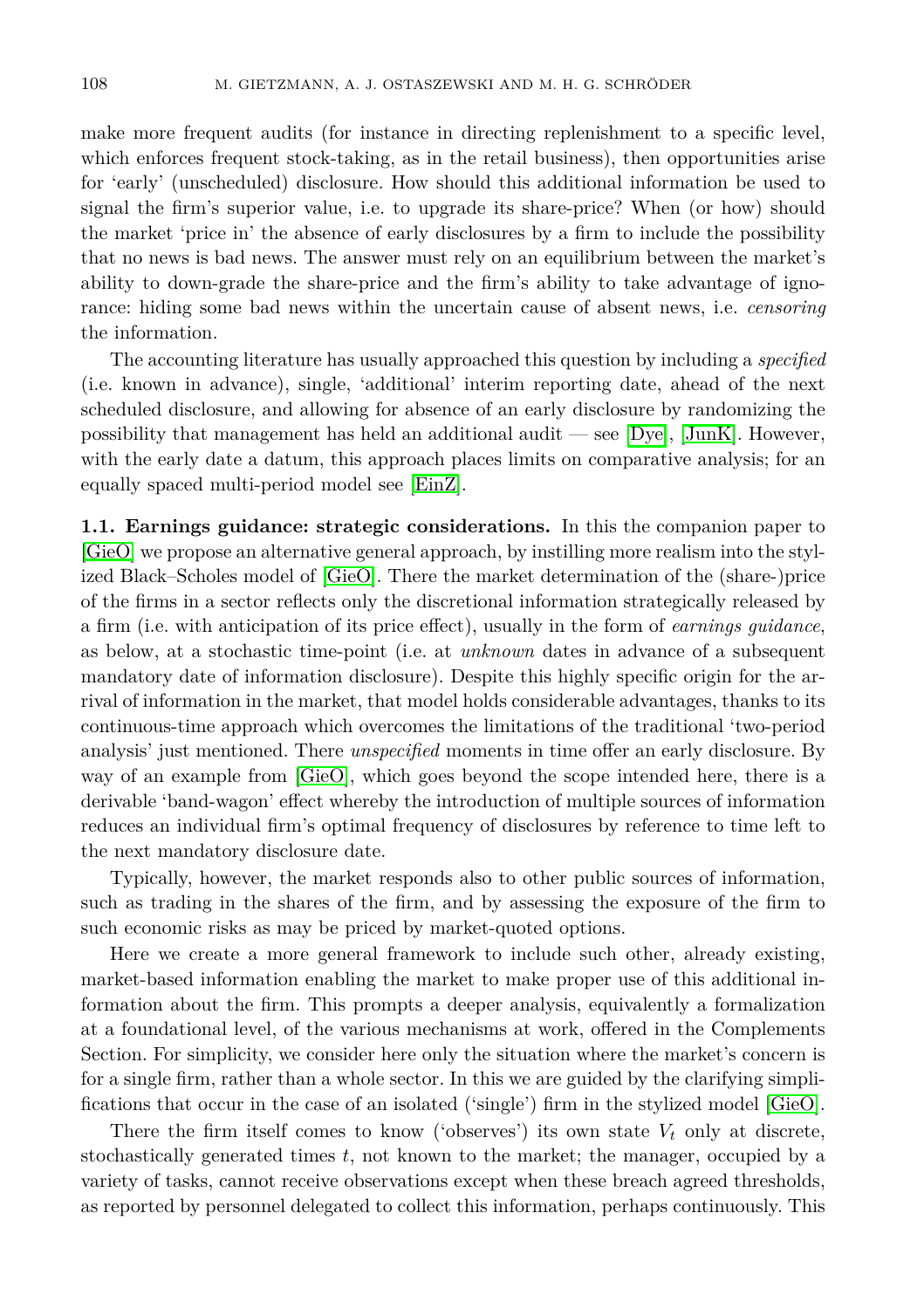feature of a hidden observation scheme enables the firm to bury (hide) 'bad' news and only report 'sufficiently good' news, principally because the manager cannot at any time credibly claim as absent an observation at that time. That model prices the firm in periods of silence, i.e. when the firm fails to supply an early report of information. Key to this is identifying at each time  $t$  a value  $L_t$  such that if  $L_t$  happened to coincide with the true and currently observed state *Vt*, the firm would be *indifferent*, as regards its market valuation (i.e. given the market's information *ex ante*), between choosing to disclose or to withhold the current observed state  $V_t$ . Such an indifference level  $L_t$ , determined by the information available from before time *t*, is typically unique. Censoring, i.e. suppression of an observation below this unique  $L_t$ , draws from the market a valuation of the firm at  $L_t$ . In fact,  $L_t$  is the largest possible valuation of the firm, consistent with the information available from before time *t*. As such it is termed the *optimal censor* of time *t*. Note that observations above  $L_t$  that are disclosed cause an upward jump in the firm's valuation. We should emphasize that *only truthful disclosures* are allowed in the model.

The mathematical argument is based on risk-neutral valuation, which must incorporate the potential future re-evaluations of firm-value consequent upon future early disclosures.

The existence of an indifference pricing process is directly attributable to the firm knowing the market's filtration  $\mathbf{F}^* = {\mathcal{F}^*_t}_{t}$  and the mechanics of how the market performs computations based on past disclosures (in particular, the probabilities at each instant which the market attaches to the firm suppressing an observation of its state). Since the firm's filtration  $\mathbf{F} = {\{\mathcal{F}_t\}_t}$  is an enlargement of  $\mathbf{F}^*$  [\[Jeu\]](#page-25-4), in that the firm feeds the market with information by choosing when to supply its private observations, one may say that the firm *emulates* (can simulate) the market. In turn the market's calculations are based on the firm's algorithm, though not on the firm's up-to-date observations. The indifference price arises from characterizing a notional *parametric equilibrium* between the two agents: the firm and the market (we do not differentiate between informed and noisy traders), selecting parameters in the computation they use to *second-guess* each other.

The paper identifies the mechanisms underlying some fairly general valuation procedures, allowing the market to form its beliefs from additional information and the firm to exploit the market beliefs by disclosing value superior to that belief, but nevertheless to give a fair view of future disclosures. As these mechanisms are inspired by the principal argument and findings of [\[GieO\]](#page-25-3), we close here with a summary of that argument (in the simplified notation used below). Suppose the next mandatory disclosure is at the *terminal* time 1 and that, under the *market's* risk-neutral measure *Q*, at time *t <* 1 the probability of a disclosure to the market occurring at time  $T \in (t, 1]$  is  $\tau_T$ . (In [\[GieO\]](#page-25-3) opportunities to observe the state of the firm are generated by a Poisson clock.) Based on its information at time *T*, the earnings guidance announced at that time by the firm gives its *target* terminal value as  $VT = E^Q[V_1|\mathcal{F}_T]$ ; the target and the two filtrations above are related to the indifference level  $L_T$  of time  $T$  by the two equations

(1.1.1a) 
$$
VT = \tau_T E^Q[V_1|V_T \ge L_T, \mathcal{F}_T] + (1 - \tau_T)L_T,
$$

(1.1.1b) 
$$
L_T = E^Q[V_1|ND_T(L_T), \mathcal{F}_T^*].
$$

Here  $ND_{T}(L)$  is the event that no disclosure occurs at time T, which means that either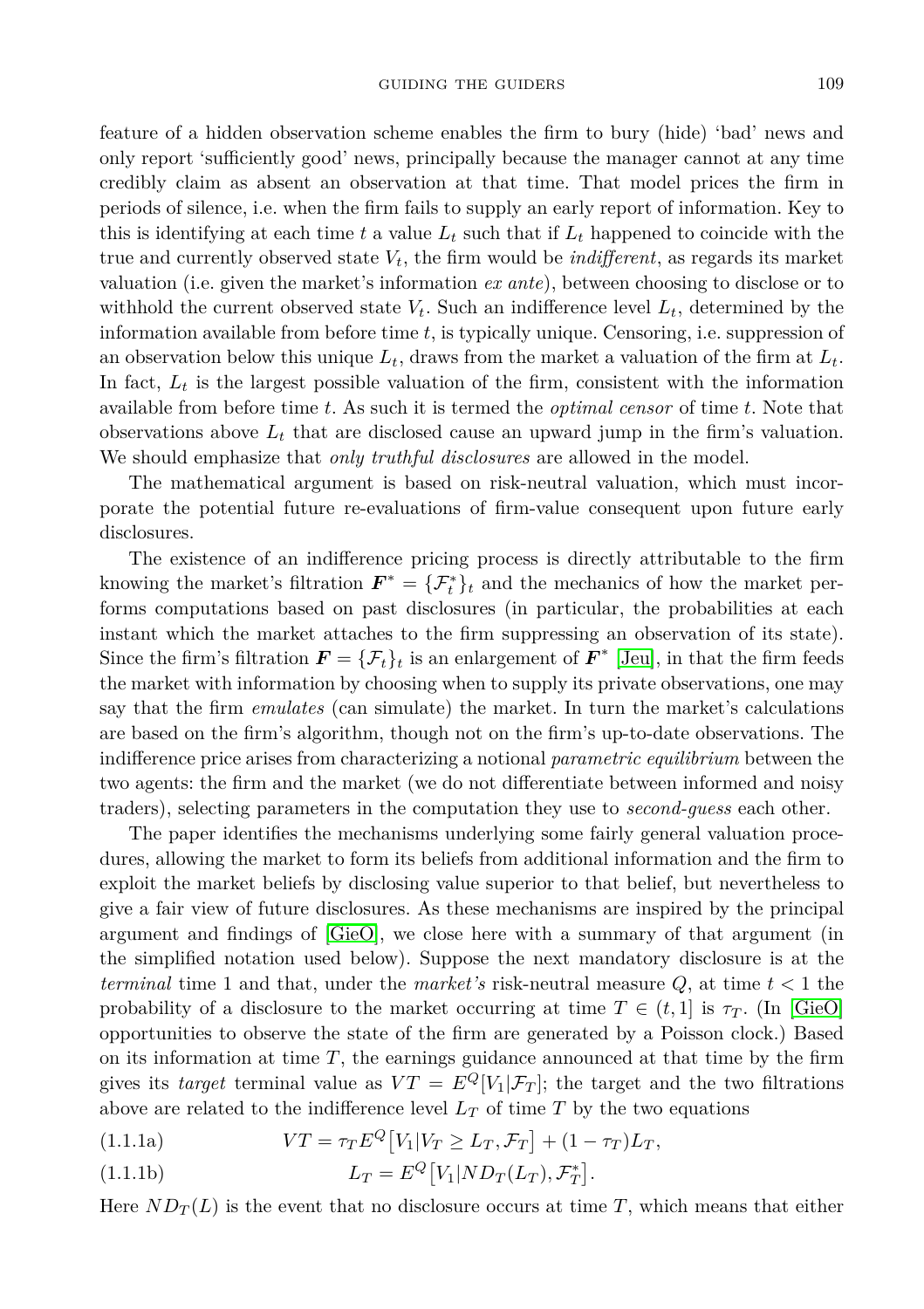there has been no opportunity to observe  $V_T$  or else the manager has observed  $V_T$  but  $V_T \leq L$ . From here, in the context of [\[GieO\]](#page-25-3), given how  $\mathcal{F}^*_T$  is generated from  $\mathcal{F}_T$  *via*  $\mathcal{F}_T^*$ -measurable decisions, one deduces in the limit as  $T \to t$  from (1.1.1a) that  $t \mapsto L_t$ satisfies a simple ordinary differential equation (involving the instantaneous variance of *Q* and the Poisson clock's intensity). Assuming multiplicative *scalability*, that  $V_{T+u} = V_T \tilde{V}_u$ with independence of  $V_T$  and  $\tilde{V}_u$ , equations (1.1.1) can be further simplified.

In summary, apart from simplifications, this paper's contributions include: announcements of both sufficiently good and additionally of sufficiently bad news (dual, 'materiality' aspects in the release of private information), incorporation of current public information in modelling market sentiment, and comparative statics of early disclosures.

The paper is organized as follows. Section 2 contains a preliminary discussion of our modelling aims. Section 3 models the market's beliefs as to firm value, based on expected performance indices and is supported by a geometric Brownian (GMB) implementation. This is followed in Section 4 by a model of the firm setting its target values; using a benchmark scheme to be followed by the firm in observing its own state, this is shown at its simplest to be similar to determining option exercise values, and is supported by an indicative GMB implementation. This enables us to perform comparative statics in Section 5, which we conclude meets a primary objective: to show how parameter values determine early or delayed voluntary release of information in equilibrium. We comment briefly on the implications of our approach in Section 6, thus rounding off the paper's contribution, and close in Section 7 with Complements indicating a framework for generalizations and potential variations. An Appendix collects and reviews GMB formulas pertinent for the paper.

**2. Model preliminaries.** In this section we introduce a model of how a firm *F* decides to disclose information intermittently at times  $t$  to the market  $M$  about its state  $V_t$ , voluntarily between legally mandated (mandatory) disclosure dates. This involves modelling how the market forms beliefs in periods of silence about the true current value  $V_t$ ; this aspect will be captured by  $V_t^*$ , the *market's proxy* for  $V_t$ . (We regard the market as dual to the firm, hence the 'star' notation here and below.)

Our first two tasks are: to model the beliefs of *M* (in Section 3) and then to model *F*'s choice of 'equilibrium' *indifference level* (in Section 4), below which an observation of  $V_t$ , if any, is not disclosed (as in the Introduction). We will rely on tractable Black– Scholes frameworks, and in the second task we will be guided by the findings of [\[GieO\]](#page-25-3). In Section 5 we prove the existence of these indifference levels in a benchmark context. We may then pass to calculations which will yield conclusions, in particular, about the likelihood of early disclosure. This enables us in Section 6 to address comparative statics of voluntary (i.e. early) disclosures, matters beyond the reach of [\[GieO\]](#page-25-3).

Thereafter, we discuss generalizations identifying potential for more sophisticated models (e.g. inclusion of analyst forecasts).

The firm has 'private' access, according to some *observation scheme* — possibly also intermittent — to its 'state'  $V_t$  (thought of as the income stream). This is modelled as a random time  $\tau$  not known to M. The firm applies fixed decision rules by which it determines at time *t* whether to withhold any observation it may have, or to disclose its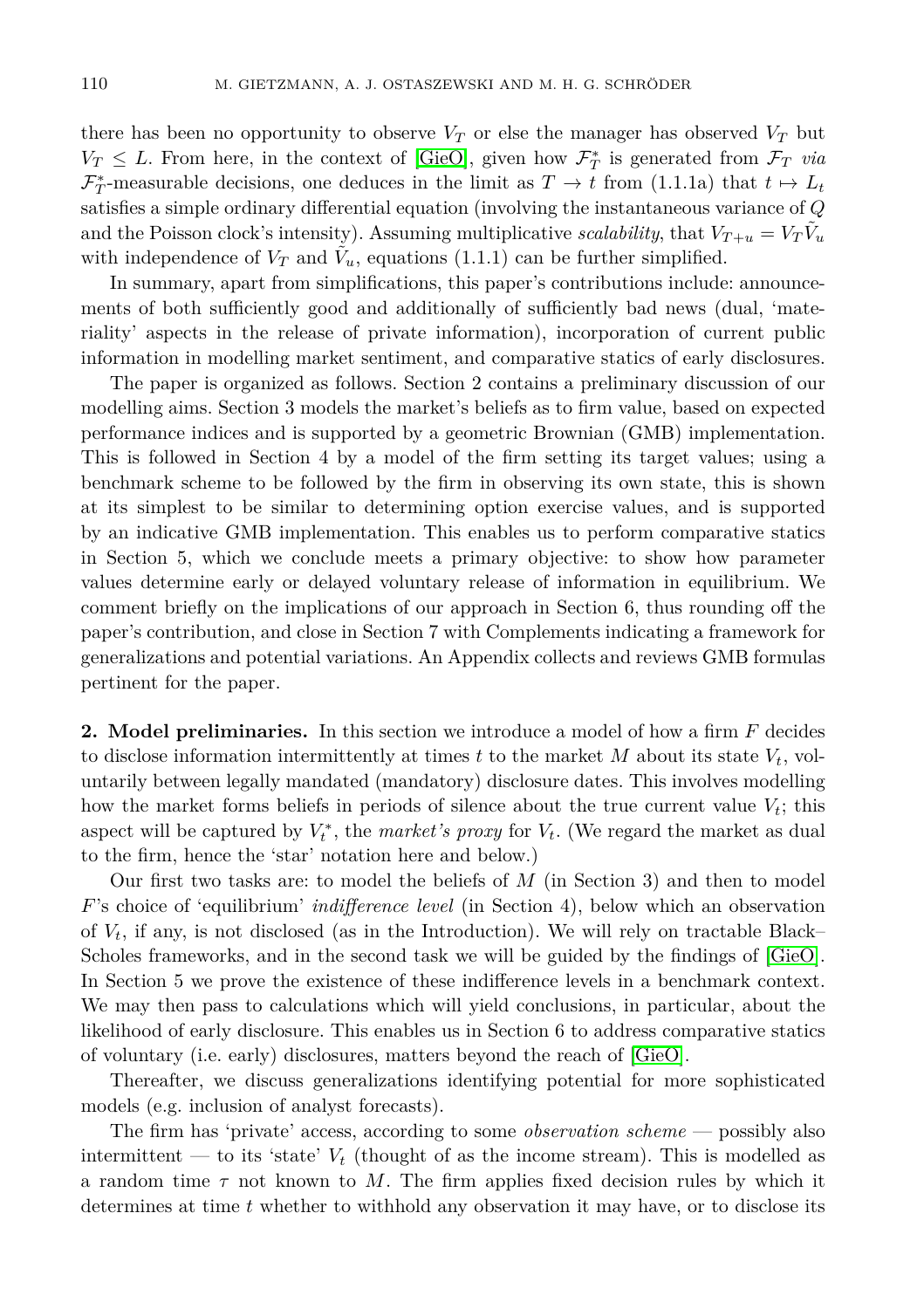information voluntarily (and truthfully) to the market via two items of information: (i) the current value  $V_t$ , and (ii) the expected state at the terminal date, i.e. the next mandatory disclosure date. We term the former the declared *current value VC* and the latter its declared *target* value VT (current as at the date of its disclosure). The firm's intention is to achieve the highest possible market valuation at each point in time; here this is implemented by use of a fixed *decision rule*, based both on its own private information about its state and on the market's public belief about the state of the firm, which in turn depends on the market's information base. We term this, publicly held belief about the value, the *market sentiment.*  $F$  forms its expectations by reference to a measure  $Q_{VT}$ (labelled by the last declared target) under which its (discounted) observation process is a martingale.

To model market sentiment, we borrow and amend a concept from control theory, that of a *state observer* (a.k.a. 'state estimator') system; for a discussion see Section 7.1(iv).

In the [\[GieO\]](#page-25-3) model the observation scheme was a Poisson clock with known jump intensity; the market sentiment was an equilibrium valuation obtained from the latest disclosed state-value, prudently discounted downwards (i.e. by incorporating the possible undisclosed poor performance); discounting is by a rate determined by the (known) Poisson jump intensity.

Below,  $V_t^*$ , the *market's proxy* for  $V_t$ , gives expression to this market sentiment. This proxy will typically be in terms of the latest disclosed information and the current value of some fixed portfolio of traded assets with value  $S_t^*$  (e.g. current value, average value, record value to date). The portfolio, termed the *tracker*, is viewed by the market as capturing the firm's exposure to quotable (market-priced) risks. The key property of  $S_t^*$  is that it is priced by a risk-neutral (i.e. market) measure. That is,  $M$  forms its expectations by reference to a measure *Q*<sup>∗</sup> under which the (discounted) tracker process is a martingale. This measure is connected with that of *F*; at each time *t*, it is the case that *F* has access to *M*'s information  $\mathcal{F}_t^*$ ; hence, its own filtration  $\{\mathcal{F}_t\}_t$  is an enlargement of  $\{\mathcal{F}_t^*\}_t$ , and this implies

$$
Q^*|\mathcal{F}_t^* = Q_{VT}|\mathcal{F}_t^*.
$$

As in [\[GieO\]](#page-25-3), so too here, the link between market sentiment as expressed by  $V^*$  and asset *S* <sup>∗</sup> needs to be determined by equilibrium considerations: if at time *t* the firm applies a decision rule *h* to the observations of *S* <sup>∗</sup> and *V* , it will determine an *indifference level L* (as in the Introduction) which, if *F* observed that  $V_t = L$ , would make *F* indifferent between disclosure or otherwise of *Vt*. While the firm determines its disclosure using a rule *h* (below) that exploits any superiority of the observed value over market sentiment, rather than its expected terminal value, it complements such a disclosure by supplying the market with information about the expected terminal value.

We take the decision rules for *F* and consequently also for *M* (with starred notation for the latter's rules) in the (time-independent) form

(2.0.1) 
$$
h_{\varepsilon,a}(t,x,y)=(x-(1+a)y)\varepsilon, \qquad (x,y\in\mathbb{R},\ t>0)
$$

where  $a > -1$  is termed a *mark-up*, and  $\varepsilon = \pm 1$  its *signature*, positive when deciding a *good-news* disclosure event at time *u*, say, when

(2.0.1a) 
$$
V_u \ge (1+a)V_u^*,
$$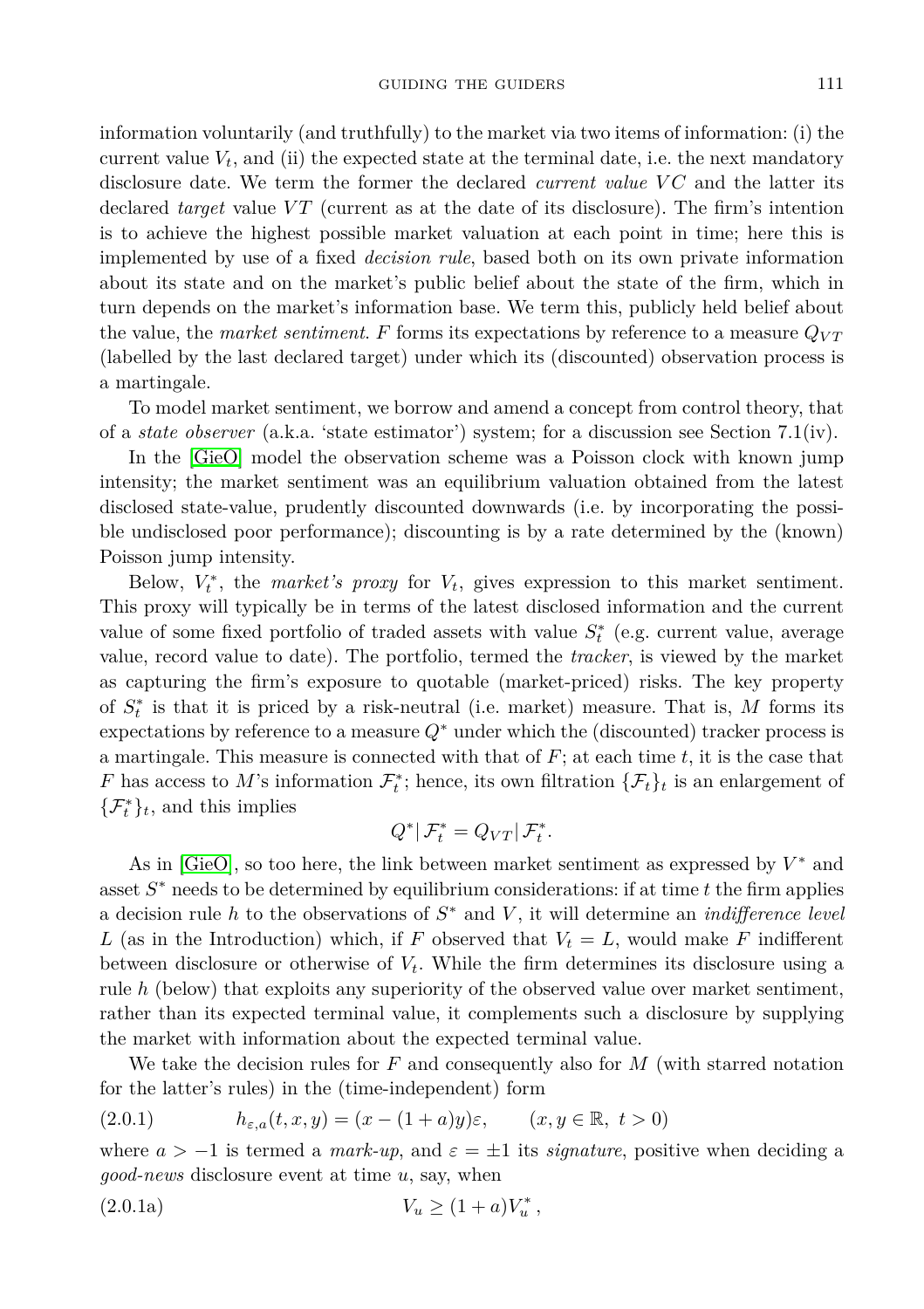and respectively negative for a disclosure of *bad news*. (A dynamic variant is considered briefly in Section 7.1.) These may be viewed as backed by a theoretical justification for such a 'principal-agent' delegation (here a shareholder-mandated policy): see the classic paper [\[BaiD,](#page-24-0) Proposition 1.4] for a rigorous derivation of control limits, using an 'evaluation and control' method. The argument there refers to the costs versus the benefits of extracting information and the authors claim support of (perhaps, anecdotal) hard evidence that such rules are observed in practice.

We close by stressing that the various asset-price dynamics here are modelled only between consecutive disclosures — in 'periods of silence'.

**3. Market sentiment: shadowing the firm.** For the first of the two tasks we identified in Section 2, the modeling of market sentiment via  $V^*$ , we focus on the period of time between two consecutive dates for mandatory disclosure, which is formalized as the (open) time interval  $(T_0, T_1)$ , such that the (firm) F has disclosed at  $T_0$  two items of data: current state *VC* and declared target *VT*. At each of point *T* during this period, *F* has to decide on voluntary disclosure. We make this decision take into account also the time-*T* value of some observation variable that gives expression to publicly available information; we call this value  $X_T$ . Here, to fix ideas, we consider the simple but typical case where *X* coincides with the market's proxy for *V*, choosing  $X = V^*$ .

Disclosure will occur at time *T* if we have

$$
h(T, V_T, V_T^*) \ge 0;
$$

here *F* applies its *decision rule h*, taken in general to depend on the time-*T* values of *V* and  $V^*$ , and possibly on  $T$  itself (a possibility ruled out below to simplify calculations, hence the rules in Section 2 above).

To explain what happens when there is a (first) time *T* where disclosure occurs, write  $T_{+}$  for this time. Then, firstly, *F* will declare  $V_{T_{+}}$  as its (new) current state *VC* and set a (new) target value *V T*. Secondly, the above monitoring for voluntary disclosure will re-start now on the period of time between  $T_0 = T_+$  and  $T_1$ , the next date of mandatory disclosure after *T*+.

It remains to devise justifiable models for, firstly, the market's proxy process  $V^*$ , which we will view below as 'shadowing the firm', and, secondly, for the targets  $VT$ , whose construction in Section 4 applies actuarial principles.

**3.1. Two modelling assumptions.** We begin by identifying *how* to model  $V_t^*$ . This will be determined by two components. Although the entire process is driven by a specified market portfolio  $S^*$ , the *tracker*, nevertheless, at each non-disclosure time-point *t* in  $(T_0, T_1)$  a correction term needs to be included to price in the effects of any possible future disclosure event, say of time  $\tau$ . We thus aim for a two-component model

(3.1.1) 
$$
V_t^* = S_t^* + \Delta V_t^*,
$$

which requires that we model  $\Delta V_t^*$ . The latter must refer to contingent claims in regard to whether or not  $F$  has attained its target to date; with  $h^*$  a market decision rule,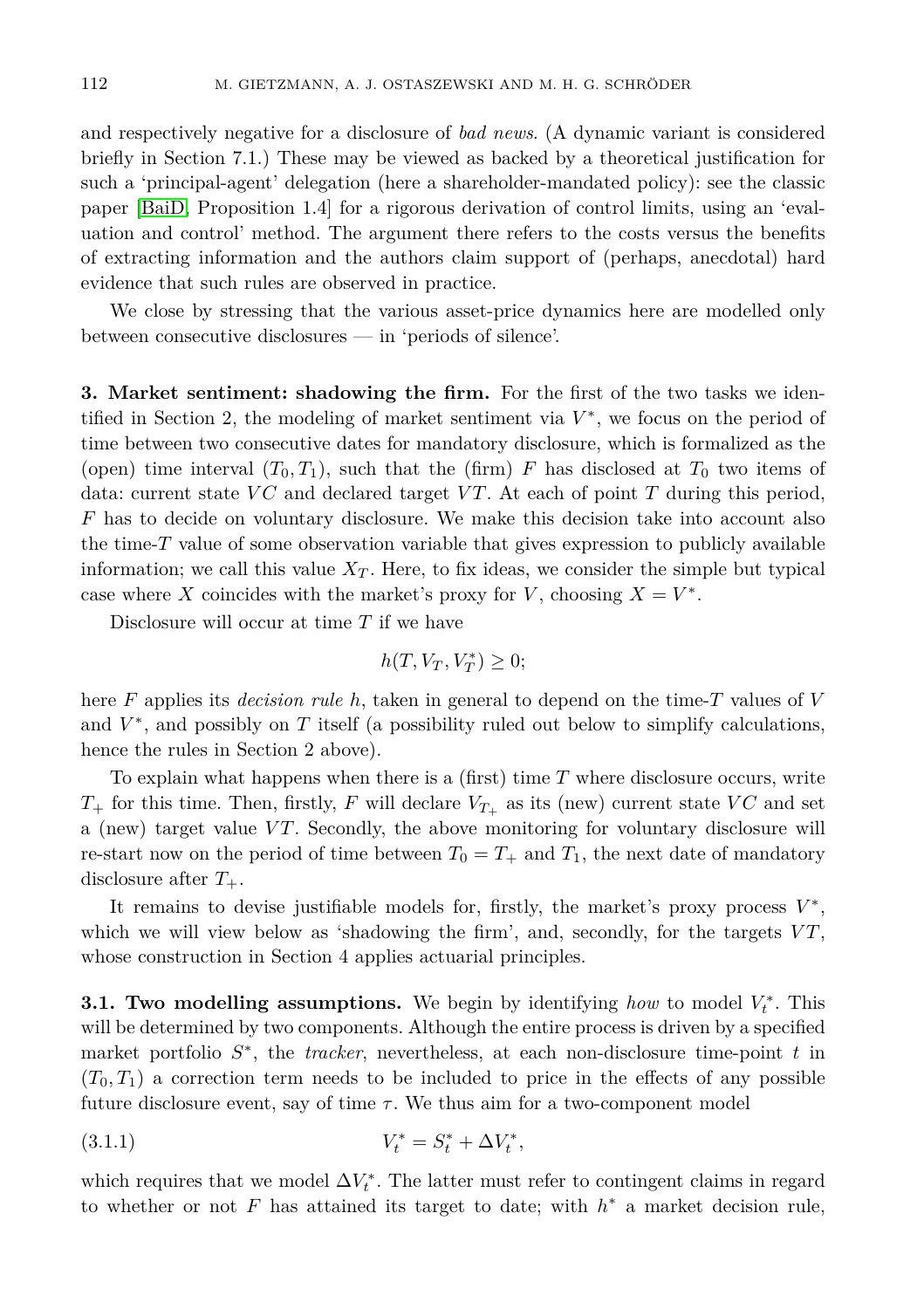this requires pricing contingent claims on  $[t, \tau]$  characterized by the instantaneous time- $\tau$ pay-off

(3.1.2) 
$$
S_{\tau}^* \mathbf{1}_{\{h^*(\tau, S_{\tau}^*, VT) \ge 0\}}, \text{ for } \tau = \tau_{VT}.
$$

So this is a 'securitization' similar to standard derivative instruments. It depends on a 'random time'  $\tau = \tau_{VT}$  (with values in  $(t, T_1)$ ) unknown to the agent *M*. Unfortunately, pricing these depends on *individual* investor attitudes, so on micro level information, typically unobservable. The pragmatic approach is to replace the pricing of these claims with approximations. Assuming a constant risk-free rate *r* in force, we now make explicit a *first modelling assumption*, that with  $\tau = \tau_{VT}$ 

$$
(3.1.3) \qquad \Delta V_t^* := \exp(-r(T_1 - t)) E^{Q^*} \left[ S_\tau^* \mathbf{1}_{\{h^*(\tau, S_\tau^*, VT) \ge 0\}} \, | \, \mathcal{F}_t^* \right] - S_t^*;
$$

here *Q*<sup>∗</sup> is an assumed risk-neutral measure conditional on market information — conditional at time *t* on market information  $\mathcal{F}_t^*$  (with the expectation on the right assumed meaningful). The formula identifies  $\Delta V_t^*$  as the excess over  $S_t^*$  of the fair value of the effect of a disclosure occurring at time  $\tau$ . The final step at time t is to pass to an approximation, which make explicit a *second modelling assumption*, that

$$
(3.1.4) \tS^*_{\tau} \mathbf{1}_{\{h^*(\tau,S^*_\tau,VT)\geq 0\}} \approx E^*_t \mathbf{1}_{\{h^*(t,\Sigma^*_{t,T_1},VT)\geq 0\}}.
$$

Here, on the one hand,  $\Sigma_{t,T_1}^*$  is some chosen *tracker-performance index* over the entire remaining time interval, for instance

(3.1.5abc)  

$$
\Sigma_{t,T_1}^* = \max\{S_u^* | u \in [t, T_1]\}, \text{ or}
$$

$$
\Sigma_{t,T_1}^* = 1/(T_1 - t) \int_{[t,T_1]} S_u^* du, \text{ or}
$$

$$
\Sigma_{t,T_1}^* = \min\{S_u^* | u \in [t, T_1]\};
$$

and, on the other hand, a typical choice for  $E_t^*$  is obtained by solving  $h^*(t, E_t^*, VT) = 0$ . This last has a unique solution, the result of the simple form of decision rule in Section 2. Thus in good-news situations  $E_t^*$  identifies a value  $at$ -least-as-good-as the true value  $S^*$  at disclosure; in bad-news situations such an  $E^*$  will be *at-most-as-bad-as* that. We summarize these modelling considerations in:

Proposition 3.1. *The two modelling assumptions* (3.1.3), (3.1.4) *imply that*

$$
V_t^* = (S_t^* + \Delta E_t^*) Q^* (h^*(t, \Sigma_{t, T_1}^*, VT) \geq 0 | \mathcal{F}_t^*) \exp(-(T_1 - t)r),
$$

*where*:

- (i)  $S^*$  *is assumed to start with the value*  $VC$  *at time*  $T_0$ *,*
- (ii)  $\Delta E_t^* = E_t^* S_t^*$ , and
- (iii)  $\Sigma_{t,T_1}^*$  *is chosen as in example* (3.1.5) *above.*

**3.2. A geometric Brownian implementation.** On the firm side we take the firm's observation process *V* to be modelled by a geometric Brownian motion *X*:

$$
(3.2.1) \t\t X_{s+t} = X_t \exp((\mu_{VT} - \frac{1}{2}\sigma_{VT}^2)s + \sigma_{VT}W_{VT,s}), \quad s \in [0, T-t];
$$

here  $W_{VT}$  is a Brownian motion independent of time-*t* information  $\mathcal{F}_t$ , with  $\sigma_{VT} > 0$ and  $\mu_{VT} \in \mathbb{R}$  fixed.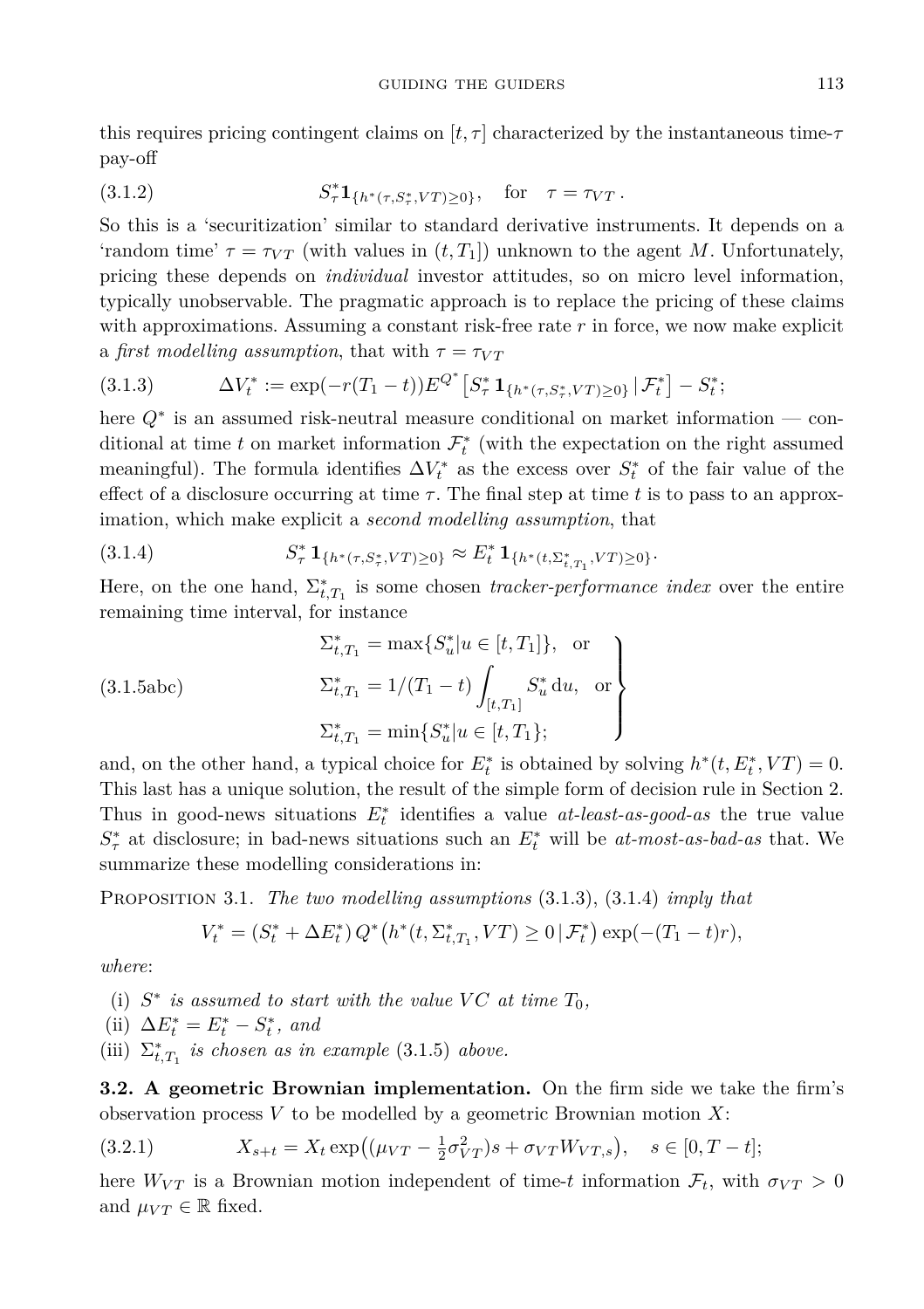Likewise, on the market side we adopt a Black–Scholes model with one risky security *S* ∗ , so modelled again by a geometric Brownian motion; this specification satisfies the requirements of Proposition 3.1 and carries several advantages beside: firstly, modelcompleteness (see for example [\[MusR,](#page-25-5) Proposition 8.2.1, p. 302] for the completeness of the multi-dimensional model) and, secondly, the ability of being re-started with value  $VC$  at time  $T_0$ . We take the dynamics in the form

(3.2.2) 
$$
S_{t+u}^* = S_t^* \exp(\mu^* u + \sigma^* W_u^*), \quad u \in [0, \infty),
$$

with Brownian motion  $W^*$  independent of time-*t* information  $\mathcal{F}_t^*$ , and two parameters: volatility  $\sigma^* > 0$  and drift  $\mu^* = r - \delta - (1/2)\sigma^{*2}$ , for some  $\delta \in \mathbb{R}$ .

This modelling choice ensures that the probabilities in the formula of Proposition 3.1 are well-defined (see below), emerging as tail probabilities for good-news decisions, since

$$
h^*(t, \Sigma^*, VT) \ge 0 \quad \text{iff} \quad h_{+1, a^*}(\Sigma^*, VT) \ge 0 \quad \text{iff} \quad \Sigma^* \ge (1 + a^*)VT,
$$

for  $\Sigma^*$  any random variable. We will provide explicit formulae for these in the next subsections. We focus here on the choices of  $(3.1.5a,c)$  of max- and min-tracker-performance indices  $\Sigma_{t,T_1}^*(S^*)$ , leaving aside the average value index.

**3.2.1.**  $V^*$  *from the running-max approximation.* We first deal with the running-max

$$
\Sigma^* := \max\{S_u^* \, | \, u \in [t, T_1]\}.
$$

We note a reversion from bad-news to good-news decisions via:

$$
Q^*(h_{+1,a^*}(\Sigma^*, VT) \ge 0) + Q^*(h_{-1,a^*}(\Sigma^*, VT) > 0) = 1.
$$

The actual influence of the second term on the first is determined by the relative size of  $(1 + a^*)VT$  and  $S_t^*$ , so according to the sign of

(3.2.3) 
$$
A^* = \log((1 + a^*)VT/S_t^*).
$$

Below Erfc is the complementary error function, for which see Section A.2 of the Appendix. Equations (A.7a) and (A.7b) in the Appendix yield the following results.

PROPOSITION 3.2. *If*  $A^* \leq 0$ *, equivalently,*  $S_t^* \geq (1 + a^*)VT$ *, then* 

$$
Q^*(h_{-1,a^*}(\Sigma^*, VT) > 0) = 0,
$$

*and there is no 'bad-news' influence*; *thus*

$$
(3.2.4a) \tQ^*(h_{+1,a^*}(\Sigma^*, VT) \ge 0) = 1, \quad \text{if } S_t^* \ge (1 + a^*)VT.
$$

*If*  $A^* > 0$ , equivalently  $S_t^* \leq (1 + a^*)VT$ , then 'bad-news' carries influence measured by

$$
(3.2.4b) \tQ^*(h_{+1,a^*}(\Sigma^*, VT) \ge 0) = 1 - Q^*(h_{-1,a^*}(\Sigma^*, VT) > 0),
$$

*and we have*

$$
(3.2.4c)\quad Q^*(h_{+1,a^*}(\Sigma^*, VT) \ge 0)
$$
  
=  $\frac{1}{2}\operatorname{Erfc}\left(\frac{A_t^* - (T - t)\mu^*}{\sigma^* \sqrt{2(T - t)}}\right) + \frac{1}{2}\exp\left(\frac{2\mu^* A_t^*}{(\sigma^*)^2}\right)\operatorname{Erfc}\left(\frac{A_t^* + (T - t)\mu^*}{\sigma^* \sqrt{2(T - t)}}\right).$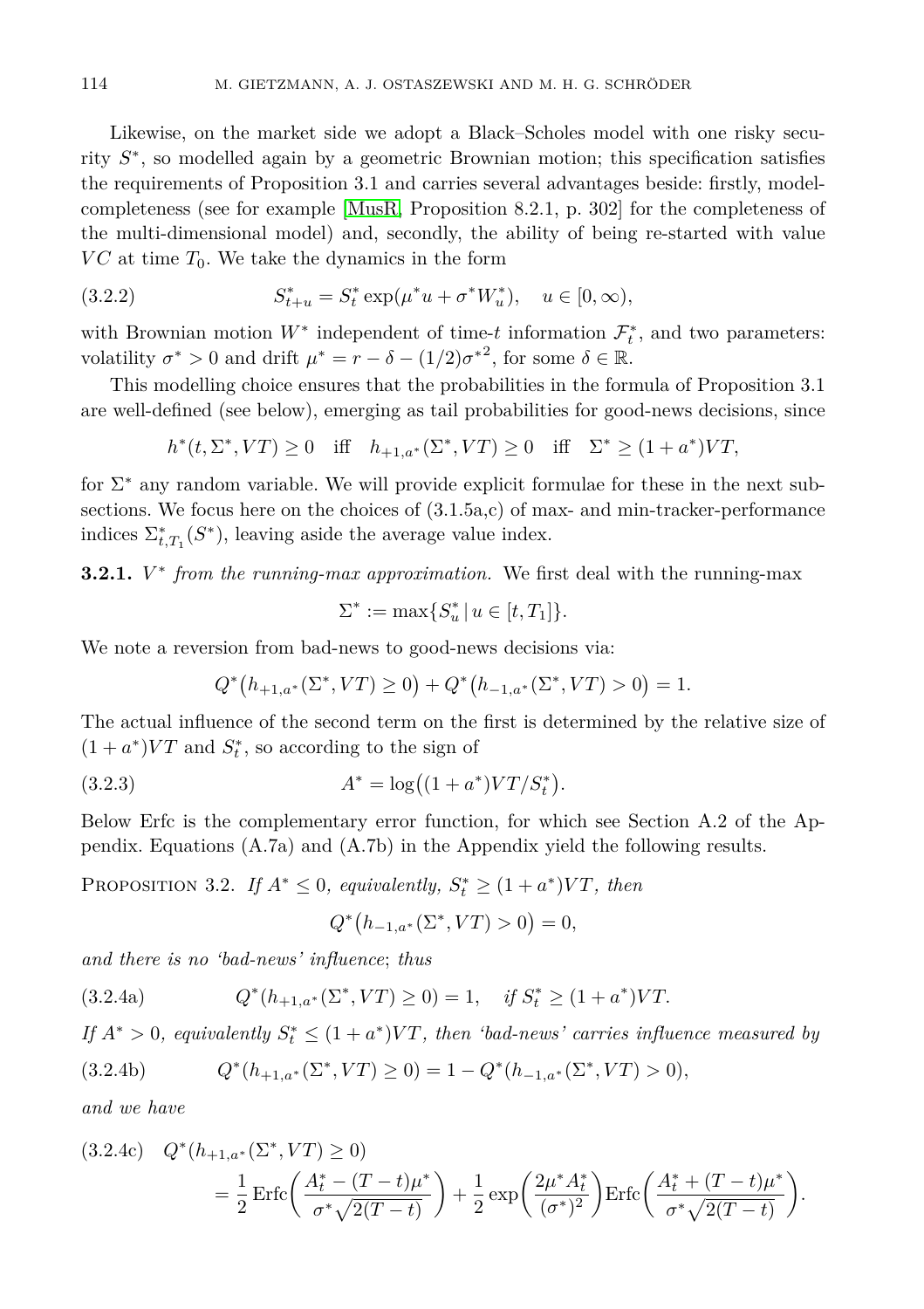To complete the picture, note that the bad news scenario when  $\Sigma^*$  is the runningmaximum can be read back from:

(3.2.5) 
$$
Q^*(h_{-1,a^*}(\Sigma^*, VT) \ge 0) = 0
$$
, if  $S_t^* > (1 + a^*)VT$ ,

and that for  $A^* > 0$  this probability is given by equation  $(3.2.4c)$  above.

**3.2.2.** *V* ∗ *from the running-min approximation.* We now deal with running-min

$$
\Sigma^* := \min\{S_u^* \, | \, u \in [t, T_1]\}.
$$

The good-news and bad-news formulas hold good and, viewed technically, may be derived by replacing  $\mu^*$  by  $-\mu^*$  and  $A^*$  by  $-A^* = \log(S_t^*/((1 + a^*)VT))$ ; and switching to probabilities complementary to those in  $(3.2.1)$ : see the discussion for equation  $(A.8)$  in Section A.2 of the Appendix. From there, we have explicitly:

PROPOSITION 3.3. *If*  $S_t^* \leq (1 + a^*)VT$ *, then* 

(3.2.6a) 
$$
Q^*(h_{+1,a^*}(\min\{S_u^*\,|\,u\in[t,T_1]\},VT)\geq 0)=0,
$$

(3.2.6b) 
$$
Q^*(h_{-1,a^*}(\min\{S_u^*\,|\,u\in[t,T_1]\},VT)\geq 0)=1.
$$

*If*  $S_t^*$  >  $(1 + a^*)VT$ *, then* 

(3.2.6c) 
$$
Q^*(h_{+1,a^*}(\min\{S_u^* \mid u \in [t,T_1]\}, VT) \ge 0
$$

$$
= 1 - Q^*(h_{-1,a^*}(\min\{S_u^* \mid u \in [t,T_1]\}, VT) > 0),
$$

*and we have*

$$
Q^*(h_{+1,a^*}(\min\{S_u^*\mid u \in [t,T_1]\}, VT) \ge 0)
$$
  
\n
$$
(3.2.6d)
$$
\n
$$
= \frac{1}{2} \operatorname{Erfc}\left(\frac{A_t^* - (T - t)\mu^*}{\sigma^* \sqrt{2(T - t)}}\right) - \frac{1}{2} \exp\left(\frac{2\mu^* A_t^*}{(\sigma^*)^2}\right) \operatorname{Erfc}\left(-\frac{A_t^* + (T - t)\mu^*}{\sigma^* \sqrt{2(T - t)}}\right).
$$

**4. Setting new targets.** The previous section determined how the firm triggers disclosure by reference to a fixed decision rule *h* and an observation process *X* in terms of  $V^*$ , the proxy for market sentiment; above we took *X* as being identical to this proxy for an observer-system of control theory, setting  $X = V^*$ . This replaces and simplifies the dynamics of the equilibrium approach of [\[GieO\]](#page-25-3), but comes at the cost of losing information about the expected terminal firm-value (value at the next mandatory disclosure date). The model of [\[GieO\]](#page-25-3) identifies that expected 'terminal value' as equal to the disclosed value. The modelling in the current section adapts and extends this line of reasoning into a construction of the *target value VT* introduced in Section 3. This 'plugs the gap between the models' by using an indifference level (see equations (1.1.1) in the Introduction).

If the firm were to use a threshold *L* to trigger disclosure at some, for the moment arbitrary, future time moment *u* in  $(t, T]$ , the firm's adopted decision rule,  $h_{VT, u}$  say, determines disclosure iff  $h_{VT,u}(u, X_u, L) \geq 0$ . As only truthful disclosures are assumed, this entails a market valuation at whatever is the disclosed level. However, absence of a disclosure entails, for some appropriately selected threshold *L*, as in the model of [\[GieO\]](#page-25-3), a valuation of L. In summary, if  $L = L_u$  is selected appropriately for time u, then the time *u* valuation of the firm is given by the random variable

$$
(4.0.1a) \t Z_{VT,u}(L_u) = X_u \mathbf{1}_{\{h_{VT,u}(u,X_u,L_u) \ge 0\}} + L_u \mathbf{1}_{\{h_{VT,u}(u,X_u,L_u) < 0\}}.
$$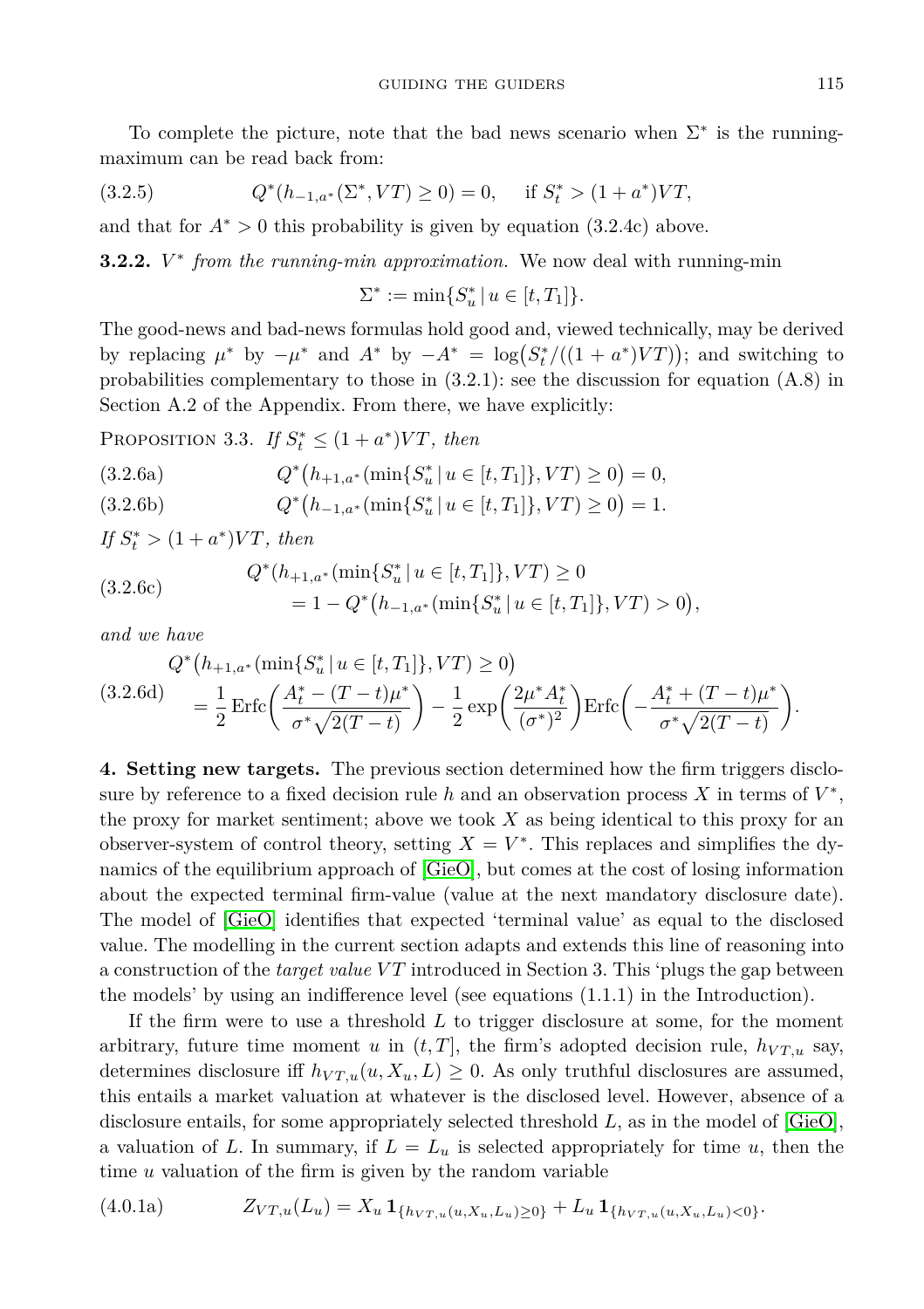Now let  $\tau_{VT}$  be a random time, with the interpretation that the event  $\tau_{VT}(u) = u$  for  $u > 0$  means that *F* observes  $X_u$ , the complementary event being  $\tau_{VT}(u) = 0$ .

We now modify the random variables in (4.0.1a) by taking into account the times of observation and non-observation and define

(4.0.1b) 
$$
Z_{VT,u}^{\tau_{VT}}(L) = Z_{VT,u}(L) \mathbf{1}_{\{\tau_{VT}(u)=u\}} + L \mathbf{1}_{\{\tau_{VT}(u)=0\}},
$$

as a function of the level *L*. Then the expected valuation is

$$
\int_{(t,T]} E^{Q_{VT}}[Z_{VT,u}^{\tau_{VT}}(L_u) | \mathcal{F}_t] \tau_{VT}(\mathrm{d}u),
$$

denoting here the distribution of  $\tau_{VT}$  by  $\tau_{VT}$  again, for notational convenience. As in Section 1.1 (cf. [\[GieO\]](#page-25-3)), since  $Q_{VT}$  is risk-neutral, this should agree with  $X_t$ . Without loss of generality to the analysis of the interval  $(t, T]$ , we may agree to resize (rescale) the observation process at time *t* to unity. Interpreting the values as discounted to present time *t*, our modelling assumption is to seek a *constant*  $L = L_{VT}$  that solves

(4.0.2) 
$$
1 = \int_{[t,T]} E^{Q_{VT}} \left[ Z^{T_{VT}}_{VT,u}(L_{VT}) \, | \, \mathcal{F}_t \right] \tau_{VT}(\mathrm{d}u).
$$

In setting the new target level, via the definition  $VT = L_{VT}$ , this formula relies not on the market filtration **F** ∗ (so *not* on future market sentiment), but on fair value computed from the larger filtration **F** with which the firm is equipped.

Granted the existence of a solution to (4.0.2), a matter addressed in Section 4.2 below, we take  $L_u = L_{VT} = VT$  to correspond to each  $h_{VT,u}$ .

**4.1. A benchmark observation scheme.** For a tractable implementation of the modelling assumption in formula  $(4.0.2)$ , we replace the random observation scheme  $\tau$  by a deterministic one, known only to the firm but most certainly not known to the market. This permits a decomposition

(4.1.1) 
$$
[t,T] = \mathcal{C}_{VT} \cup \mathcal{D}_{VT} \cup \mathcal{N}_{VT}
$$

according as observation extends over continuous intervals, or either at a finite number of (discrete) time moments, or not at all.

Then equation (4.0.2) reduces to finding some real *L* such that we have

(4.1.2) 
$$
1 = \int_{\mathcal{C}_{VT}} E^{Q_{VT}} \left[ Z_{VT,u}^{\tau_{VT}}(L) \, | \, \mathcal{F}_t \right] \frac{du}{T-t} + \sum_{u \in \mathcal{D}_{VT}} E^{Q_{VT}} \left[ Z_{VT,u}^{\tau_{VT}}(L) \, | \, \mathcal{F}_t \right] q_{VT} + \left( 1 - \frac{\text{vol}(\mathcal{C}_{VT})}{T-t} \right) L
$$

with  $q_{VT} = 1/\#D_{VT}$ , effectively the constant probability of discrete monitoring.

Furthermore, taking  $h_{VT,u}$  to be  $h_{\varepsilon,a_{VT,u}}$  (with a mark-up  $a_{VT,u} > -1$ ) leads to a decomposition of the variable  $Z_{VT,u}$  into an option part and a non-option part, appropriately corresponding to good-news and bad-news events. For the good-news case  $(\varepsilon = +1)$ , it can readily be checked that this is

(4.1.3a) 
$$
Z_{VT,u}(L) = L + \max\{X_u - (1 + a_{VT,u})L, 0\} + a_{VT,u}L\mathbf{1}_{\{X_u \geq (1 + a_{VT,u})L\}},
$$
and similarly for bad news ( $\varepsilon = -1$ )

$$
(4.1.3b) \t Z_{VT,u}(L) = L - \max\{(1 + a_{VT,u})L - X_u, 0\} + a_{VT,u}L\mathbf{1}_{\{X_u \leq (1 + a_{VT,u})L\}}.
$$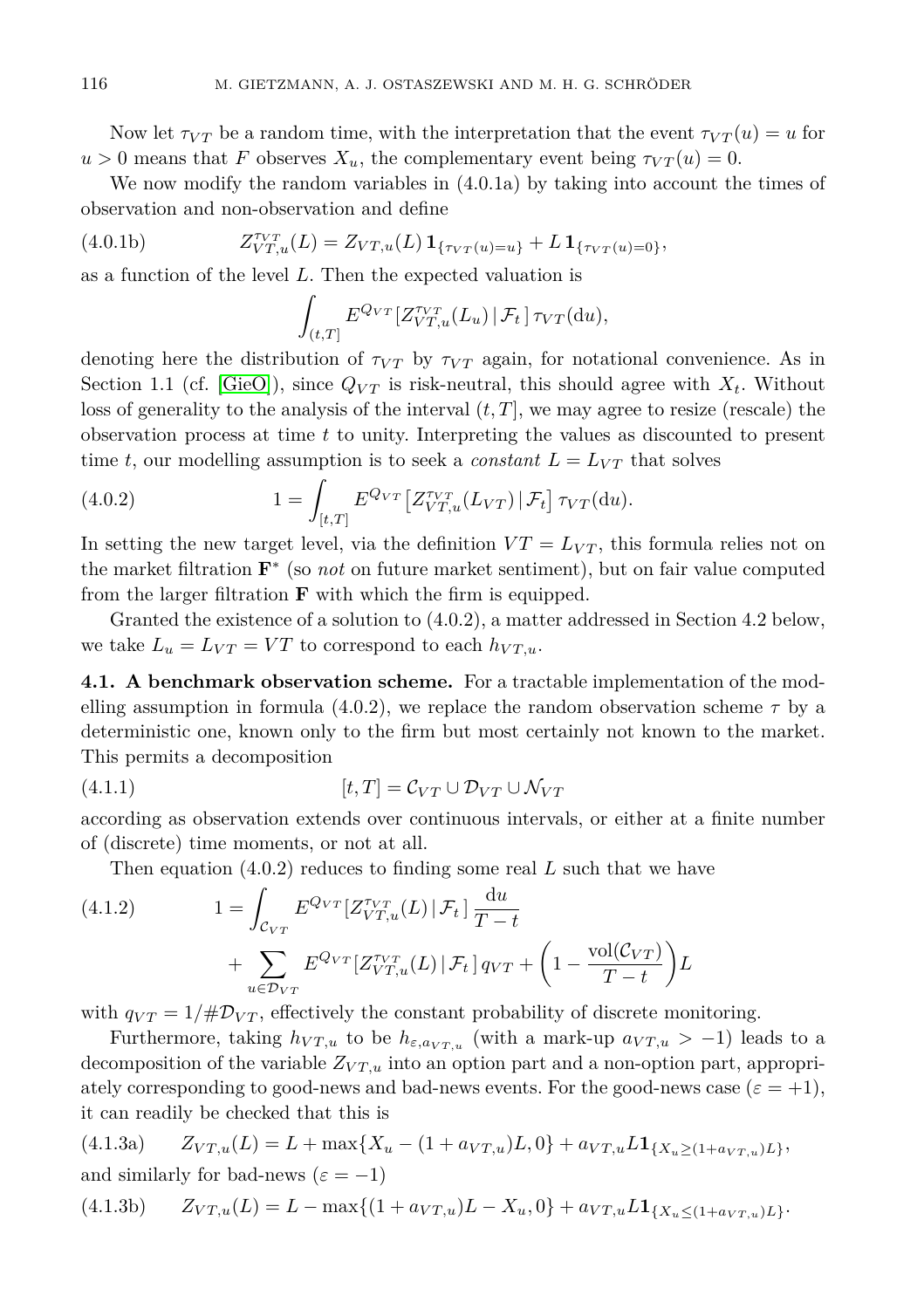So the 'optionality' in  $Z_{VT,u}(L)$  reduces to a *plain vanilla option* corrected by a *digital option*. Turning to the practicalities of options, one way to handle positions in digital options is to approximate them by plain vanilla positions using a selection of slightly amended strikes. From this perspective, the optionality of  $Z_{VT,u}(L)$  can be regarded as approximately induced by a plain vanilla call- (respectively put-) option with strikes close to  $(1 + a_{VT,u})L$ . In view of its broader role we refer to  $L_{VT}$  as the *optimal censor* (cf. Section 1.1).

PROPOSITION 4.1 (Optimal censor optionality). When  $a_{VT,u} = 0$  for all *u*, with the *additional assumption of only discrete observations*  $(\mathcal{C}_{VT} = \emptyset)$ , the equation (4.1.2) for *the optimal censoring thresholds specializes for the good-news event to*

(4.1.4a) 
$$
1 = 2L_{VT} + q_{VT} \sum_{u \in \mathcal{D}_{VT}} E^{Q_{VT}}[\max\{X_u - L_{VT}, 0\} | \mathcal{F}_t],
$$

*and for bad-news*

(4.1.4b) 
$$
1 = 2L_{VT} - q_{VT} \sum_{u \in \mathcal{D}_{VT}} E^{Q_{VT}} [\max\{L_{VT} - X_u, 0\} | \mathcal{F}_t].
$$

**4.2. Existence of**  $L_{VT}$  for the benchmark observation scheme. This section demonstrates the existence of a target value  $VT = L_{VT}$  for the benchmark observation scheme of the preceding subsection as characterized by equation (4.1.2). The existence theorems splits into two cases according as the decision rule determines good- or bad-news announcements; in both cases we analyze the functional form on the right of equation (4.1.2), treating *L* as a free (non-negative real) variable. It is convenient to begin with bad-news announcements.

**4.2.1.** *Bad-news case.* The final term in equation (4.1.2), corresponding to non-monitoring, has a simple functional form: it is linear in *L*. To understand the other contributions, we rewrite the equation in a form which reflects the complementary conditioning in the two summands of the earlier equation (4.0.1b). This gives rise below to two corresponding functions of *L* and recasts the characterization of  $L_{VT}$  in the form:

(4.2.1a) 
$$
1 = \mathcal{N}_{VT}(L_{VT}) + \mathcal{BS}_{VT,1}(L_{VT}) + \mathcal{BS}_{VT,2}(L_{VT}).
$$

The three functions appearing here are defined as follows:

(4.2.1b) 
$$
\mathcal{N}_{VT}(L) = \left(1 - \frac{\text{vol}(\mathcal{C}_{VT})}{T - t}\right)L,
$$

(4.2.1c)  
\n
$$
\mathcal{BS}_{VT,1}(L) = \int_{\mathcal{C}_{VT}} E^{Q_{VT}} \left[ X_u \mathbf{1}_{\{X_u \le (1 + a_{VT,u})L\}} | \mathcal{F}_t \right] \frac{du}{T - t} + q_{VT} \sum_{u \in \mathcal{D}_{VT}} E^{Q_{VT}} \left[ X_u \mathbf{1}_{\{X_u \le (1 + a_{VT,u})L\}} | \mathcal{F}_t \right],
$$
\n(4.2.1d)  
\n
$$
\mathcal{BS}_{VT,2}(L)/L = \int_{\mathcal{C}_{VT}} E^{Q_{VT}} \left[ \mathbf{1}_{\{X_u > (1 + a_{VT,u})L\}} | \mathcal{F}_t \right] \frac{du}{T - t} + q_{VT} \sum_{u \in \mathcal{D}_{VT}} E^{Q_{VT}} \left[ \mathbf{1}_{\{X_u > (1 + a_{VT,u})L\}} | \mathcal{F}_t \right]
$$

(with ' $\beta$  for bad news' and ' $\mathcal S$  for Black–Scholes'). The relation between their behaviour and consequent existence of a target value is captured in the following result.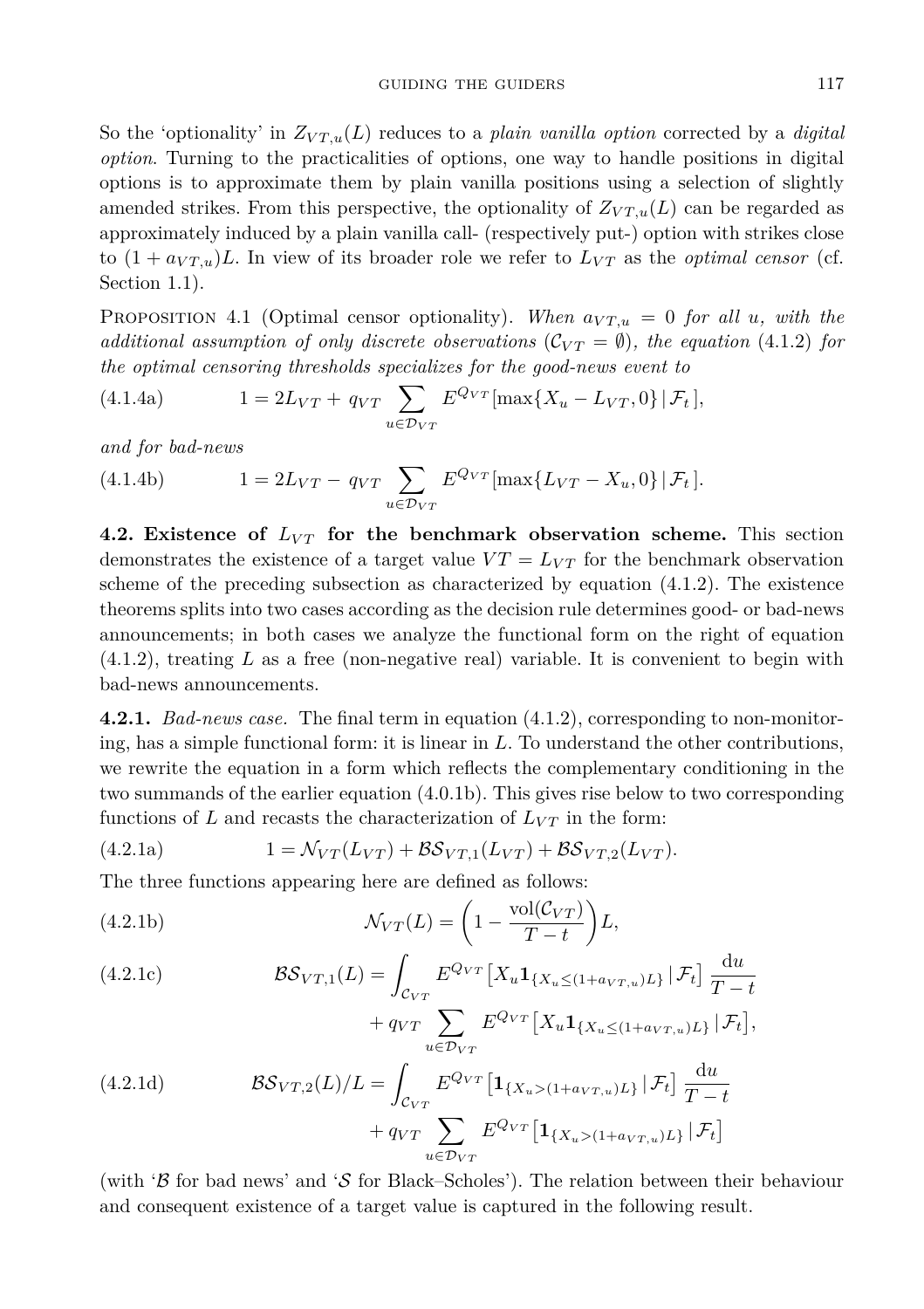PROPOSITION 4.2. In bad-news events, for a constant  $L_{VT}$  to exist for which equation (4.2.1a) *holds, the following conditions* (1) *to* (4) *are sufficient.*

- (1)  $BS_{VT,1}(L)$  and  $BS_{VT,2}$  are continuous maps on  $[0, \infty)$ .
- $(2)$   $\mathcal{BS}_{VT,1}(\infty) > -\infty$ .
- (3) vol $(\mathcal{C}_{VT}) \neq T-t$ , or  $\mathcal{BS}_{VT,2}$  *is unbounded.*
- (4)  $1 \geq \mathcal{BS}_{VT,1}(0)$ .

*Proof.* First consider the behaviour of the function summands as *L* grows large. In  $BS_{VT,1}(L)$  the indicator-functions for large L will become those of the entire space, i.e. the constant function 1; the summands of  $\mathcal{BS}_{VT,1}(L)$  should thereby become expressible in terms of the first moments of *X* as follows:

$$
(4.2.1c)_{\infty} \quad \mathcal{BS}_{VT,1}(L)(\infty) = \int_{\mathcal{C}_{VT}} E^{Q_{VT}} \left[ X_u \, | \, \mathcal{F}_t \right] \frac{\mathrm{d}u}{T-t} + q_{VT} \sum_{u \in \mathcal{D}_{VT}} E^{Q_{VT}} \left[ X_u \, | \, \mathcal{F}_t \right].
$$

Little can be said about the behaviour for large *L* of  $\mathcal{B}S_{VT,2}(L)$  except for its being non-negative for *L* non-negative. As a consequence,

$$
\mathcal{N}_{VT}(L) + \mathcal{BS}_{VT,1}(L) + \mathcal{BS}_{VT,2}(L) \geq \mathcal{N}_{VT}(L) + \mathcal{BS}_{VT,1}(L),
$$

for any  $L \geq 0$ . On inspection from (4.2.1b), the right hand side of this inequality will grow linearly in *L* arbitrarily provided vol $(\mathcal{C}_{VT})/(\mathcal{T}-t) \neq 1$ . Situations where vol $(\mathcal{C}_{VT}) = T-t$ amount to monitoring X at all points in time in  $[t, T]$  except perhaps on an infinite sequence of points; this is contrary to the spirit of this paper's observation schemes  $\tau_{VT}$ , and so little will be lost in excluding such schemes. A minor problem arises, when  $BS_{VT_1}(\infty) = -\infty$ . Also, granting this technicality, the above line of reasoning gives conditions of unboundedness to the right (one is able to make the right-hand side of the inequality (4.2.1a) bigger than any given real by choosing *L* sufficiently large); in particular, in the same way, it gives conditions for making the right-hand side bigger than 1.

Assume the functions are continuous in *L*. An application of the intermediate-value theorem will then establish the existence of  $L_{VT}$  provided there is a value of L for which the right-hand side of  $(4.2.1a)$  is smaller than 1. There may be no way other than to postulate this, and it is most sensible to do so for the smallest value *L* can take, namely 0.  $\blacksquare$ 

**4.2.2.** *Good-news case.* We proceed similarly in this case, rewriting the characterizing equation again so as to reflect the relevant conditioning in (4.0.1). The difference here is that now a reversal of inequalities in the passage from bad- to good-news decisions requires corresponding new function definitions (below). These, alongside the term  $\mathcal{N}_{VT}(L)$  from  $(4.2.1b)$ , recast the existence problem to solving for  $L_{VT}$  the equation

(4.2.2a) 
$$
1 = \mathcal{N}_{VT}(L_{VT}) + \mathcal{G}\mathcal{S}_{VT,1}(L_{VT}) + \mathcal{G}\mathcal{S}_{VT,2}(L_{VT}).
$$

Here (with  $\mathcal G$  for good news) we define:

(4.2.2b) 
$$
\mathcal{G}\mathcal{S}_{VT,1}(L) = \int_{\mathcal{C}_{VT}} E^{Q_{VT}} \left[ X_u \mathbf{1}_{\{X_u \geq (1+a_{VT,u})L\}} | \mathcal{F}_t \right] \frac{du}{T-t} + q_{VT} \sum_{u \in \mathcal{D}_{VT}} E^{Q_{VT}} \left[ X_u \mathbf{1}_{\{X_u \geq (1+a_{VT,u})L\}} | \mathcal{F}_t \right],
$$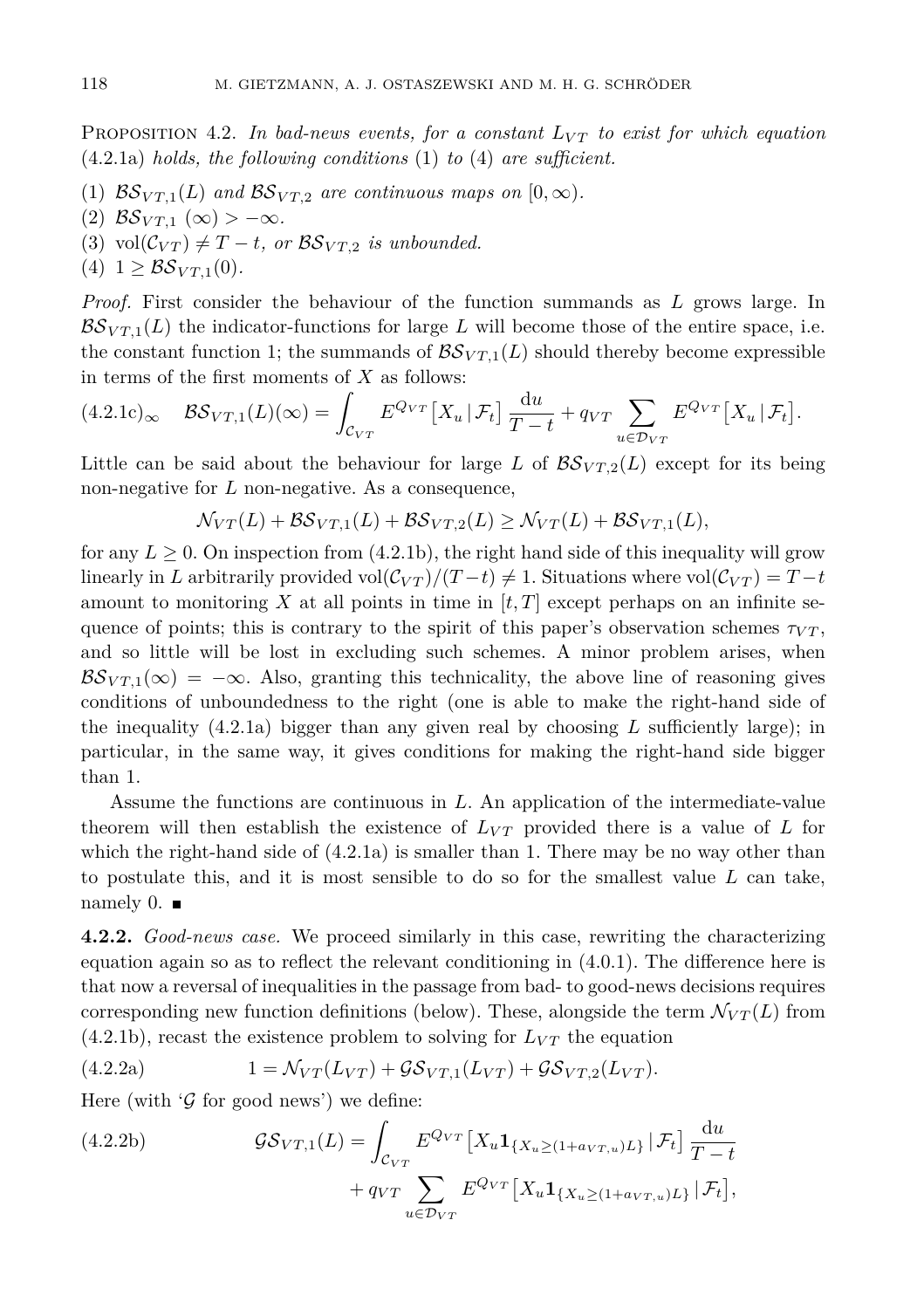(4.2.2c) 
$$
\mathcal{G}\mathcal{S}_{VT,2}(L)/L = \int_{\mathcal{C}_{VT}} E^{Q_{VT}} \left[ \mathbf{1}_{\{X_u < (1 + a_{VT,u})L\}} | \mathcal{F}_t \right] \frac{du}{T - t} + q_{VT} \sum_{u \in \mathcal{D}_{VT}} E^{Q_{VT}} \left[ \mathbf{1}_{\{X_u < (1 + a_{VT,u})L\}} | \mathcal{F}_t \right].
$$

Their behaviour and consequent relation to the existence of a target value is again captured by a result analogous to Proposition 4.2.

PROPOSITION 4.3. In good-news events, for a constant  $L_{VT}$  to exist for which equation (4.2.2a) *holds, the two conditions* (i) *and* (ii) *below are sufficient.*

- (i)  $\mathcal{G}\mathcal{S}_{VT,1}$  and  $\mathcal{G}\mathcal{S}_{VT,2}$  are continuous maps on  $[0,\infty)$ .
- (ii)  $1 \geq \mathcal{GS}_{VT,1}(0)$ .

*Proof.* Mutatis mutandis, the line of reasoning developed for Proposition 4.2 now applies. Here, the larger *L* is, the closer the indicator functions in  $\mathcal{G}\mathcal{S}_{VT,2}(L)$  will come to the indicator function of the entire space; this translates into  $\mathcal{G}S_{VT,2}(L)$  becoming similar to some real  $\mathcal{G}S_{VT,2}(\infty)$  as *L* grows large, and this real is positive. Since  $\mathcal{G}S_{VT,1}(L) \geq 0$ for every  $L \geq 0$ , the line of reasoning of Section 4.2.1 now establishes without further conditions the unboundedness in *L* of the right-hand side of  $(4.2.2a)$ .

**4.2.3.** *Worked example in the geometric Brownian case.* Corresponding to the mark-up decision rules of (2.0.1) there are six expectations appearing in the formulas of Sections 4.2.1 and 4.2.2 that are needed for an explicit determination of *LV T* . Assume that *X* follows geometric Brownian motion:

$$
X_{t+s} = X_t \exp\left(\left(\mu_{VT} - \frac{1}{2}\sigma_{VT}^2\right)s + \sigma_{VT}W_{VT,s}\right), \quad s \in [0, \infty),
$$

with  $\mu_{VT} \in \mathbb{R}$ ,  $\sigma_{VT} > 0$ , and  $W_{VT}$  a standard Brownian motion independent of time *t* information  $\mathcal{F}_t$  as in (3.2.1). For fixed  $u = t + s$  in [t, T<sub>1</sub>], these six expectations are provided by standard results on Brownian motion. Corresponding to  $(4.2.1c)_{\infty}$  one has

(4.2.3) 
$$
E^{Q_{VT}}[X_u \,|\, \mathcal{F}_t] = X_t \exp(\mu_{VT}s);
$$

likewise, corresponding to the pair  $(4.2.1d)$ ,  $(4.2.2c)$  and the pair  $(4.2.1c)$ ,  $(4.2.2b)$ , taking

(4.2.4) 
$$
\Delta_s := \frac{\log((1 + a_{VT})L/X_t) - (\mu_{VT} - \frac{1}{2}\sigma_{VT}^2)s}{\sigma_{VT}},
$$

one has respectively:

(4.2.5a) 
$$
E^{Q_{VT}}\left[\mathbf{1}_{\{X_u \geq (1+a_{VT})L\}} | \mathcal{F}_t\right] = \frac{1}{2} \operatorname{Erfc}\left(\Delta_s/\sqrt{2s}\right),
$$

(4.2.5b) 
$$
E^{Q_{VT}}\left[\mathbf{1}_{\{X_u \leq (1+a_{VT})L\}} | \mathcal{F}_t\right] = \frac{1}{2} \operatorname{Erfc}(-\Delta_s/\sqrt{2s}),
$$

(4.2.6a) 
$$
E^{Q_{VT}}\left[X_u \mathbf{1}_{\{X_u \geq (1+a_{VT})L\}} | \mathcal{F}_t\right] = \frac{1}{2} X_t \exp(\mu_{VT} s) \text{Erfc}\left(\frac{\Delta_s - \sigma_{VT} s}{\sqrt{2s}}\right),
$$

(4.2.6b) 
$$
E^{Q_{VT}}\left[X_u \mathbf{1}_{\{X_u \leq (1+a_{VT})L\}} | \mathcal{F}_t\right] = \frac{1}{2} X_t \exp(\mu_{VT}s) \text{Erfc}\left(-\frac{\Delta_s - \sigma_{VT}s}{\sqrt{2s}}\right).
$$

Here Erfc is again the complementary error function, for which specifically see Appendix equations (A.7ab) and (A.8).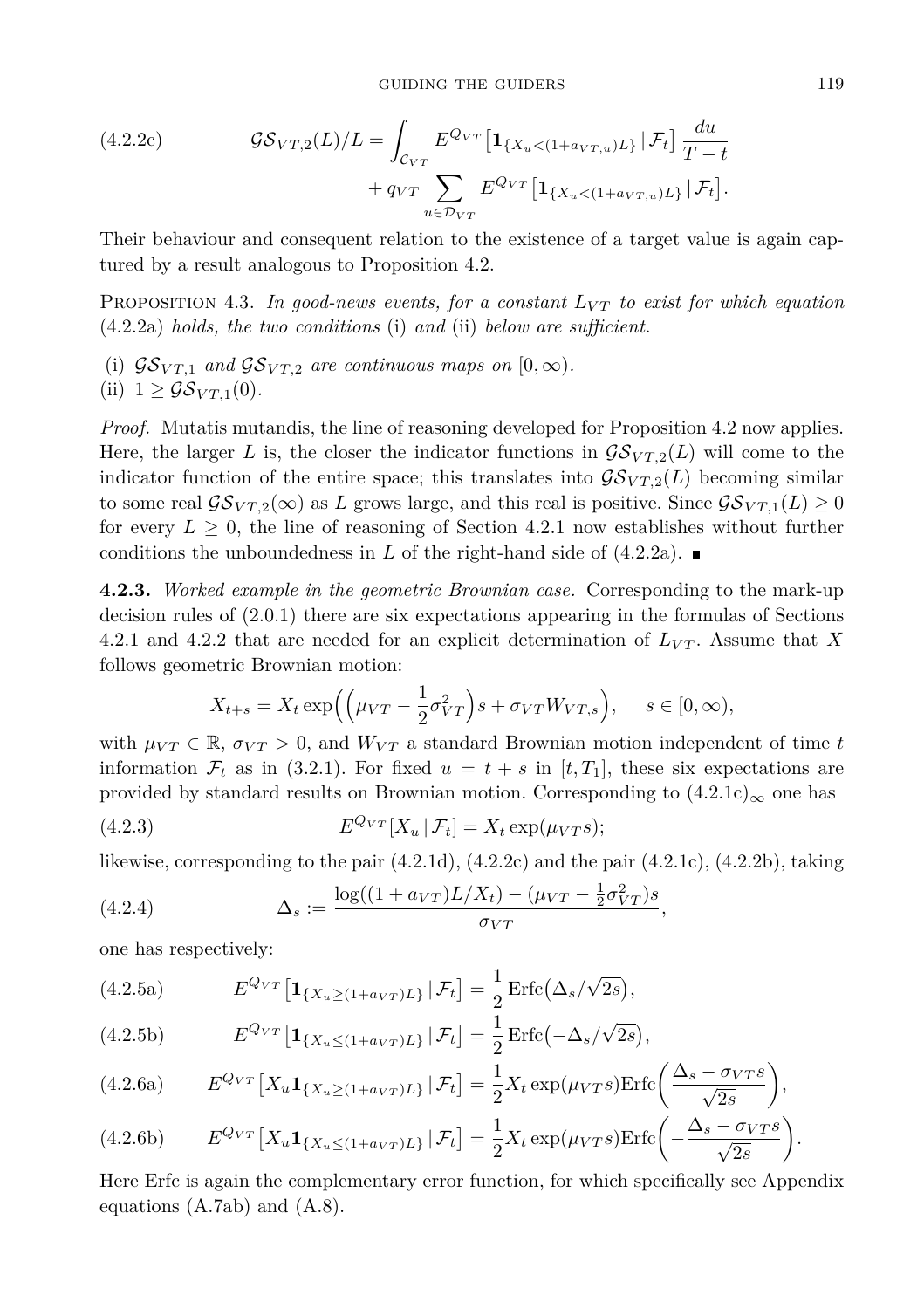For periods of continuous monitoring, integrals of these three expressions need to be computed over time *s*. This is unproblematic for (4.2.3), where it reduces to differencing of the right-hand side across the endpoints of the monitoring period (and division by  $\mu_{VT}$ ). For (4.2.5ab) and (4.2.6ab) this will lead to expressions in terms of non-standard special functions: the incomplete Bessel functions, given by integrals of the form  $\int_{[t,T]} x^{\alpha} \exp(-(A/x^2 + B^2x)) \,dx$  for some real constants  $A, B \ge 0$  and  $\alpha$ . Series representations can be derived for these integrals; generically in  $\alpha$ , the series are in terms of values of the incomplete gamma function, namely

$$
(4.2.7) \quad \int_{[t,T]} x^{\alpha} \exp(-(A/x^2 + B^2x)) dx
$$
  
=  $(B^2)^{\alpha+1} \sum_{m=0}^{\infty} \frac{(-1)^m}{m!} (B^2)^{2m} \left\{ \Gamma\left(-(\alpha+m+1), \frac{B}{T}\right) - \Gamma\left(-(\alpha+m+1), \frac{B}{t}\right) \right\},$ 

where the series may be expressed in terms of Erfc only for particular choices of *α* (integer or half-integer values).

**5. Comparative statics of early disclosure.** Here we address matters on which [\[GieO\]](#page-25-3) is silent.

### **5.1. General performance index** Σ

Theorem 5.1. *With the modelling assumptions of Section* 3.1*, the following assertions hold in the framework of Sections* 4.1 *and* 4.2*.*

- (1) *Time-T* disclosure becomes the more likely the smaller are  $a^*$  and  $VT$ .
- (2) *In good-news situations time-T disclosure is the more likely the smaller is r and the bigger are a and*  $E_T^*$ .
- (3) *In bad-news situations, time-T disclosure is the more likely the bigger is r and the smaller are a and*  $E_T^*$ .

*Proof.* Working in the general process situation of Sections 4.1 and 4.2, the starting point here is the relevant set of inequalities holding at any time *T* in  $(T_0, T_1]$  which trigger a disclosure. In a good-news event this is

(5.1.1) 
$$
V_T \ge (1+a)e^{-r(T_1-T)}E_T^*Q^*(\Sigma_{T,T_1}^* \ge (1+a^*)VT|\mathcal{F}_T^*);
$$

and for bad-news this is

$$
(5.1.2) \tV_T \le (1+a)e^{-r(T_1-T)}E_T^*(1-Q^*(\Sigma_{T,T_1}^*) (1+a^*)VT|\mathcal{F}_T^*)
$$

Treating *VT* as a given (computed by the accounts department), the likelihood of the validity of these inequalities is determined by the size of the respective right-hand side; the good-news event (5.1.1) occurring is the more likely the bigger is the size of the expression on the right; the bad-news event (5.1.2) becomes the more likely the smaller is the size of the right. The variables on which the validity of these inequalities depend are thus: *a* and *VT*, correspondingly  $a^*$  and  $E^*_T$ , the interest-rate *r*, the 'time to maturity'  $T_1 - T$  (time left to the mandatory disclosure), and the variables beyond these that enter into the construction of  $\Sigma_{T,T_1}^*$ ; the latter variables include  $VC$  via  $S_T^*$ .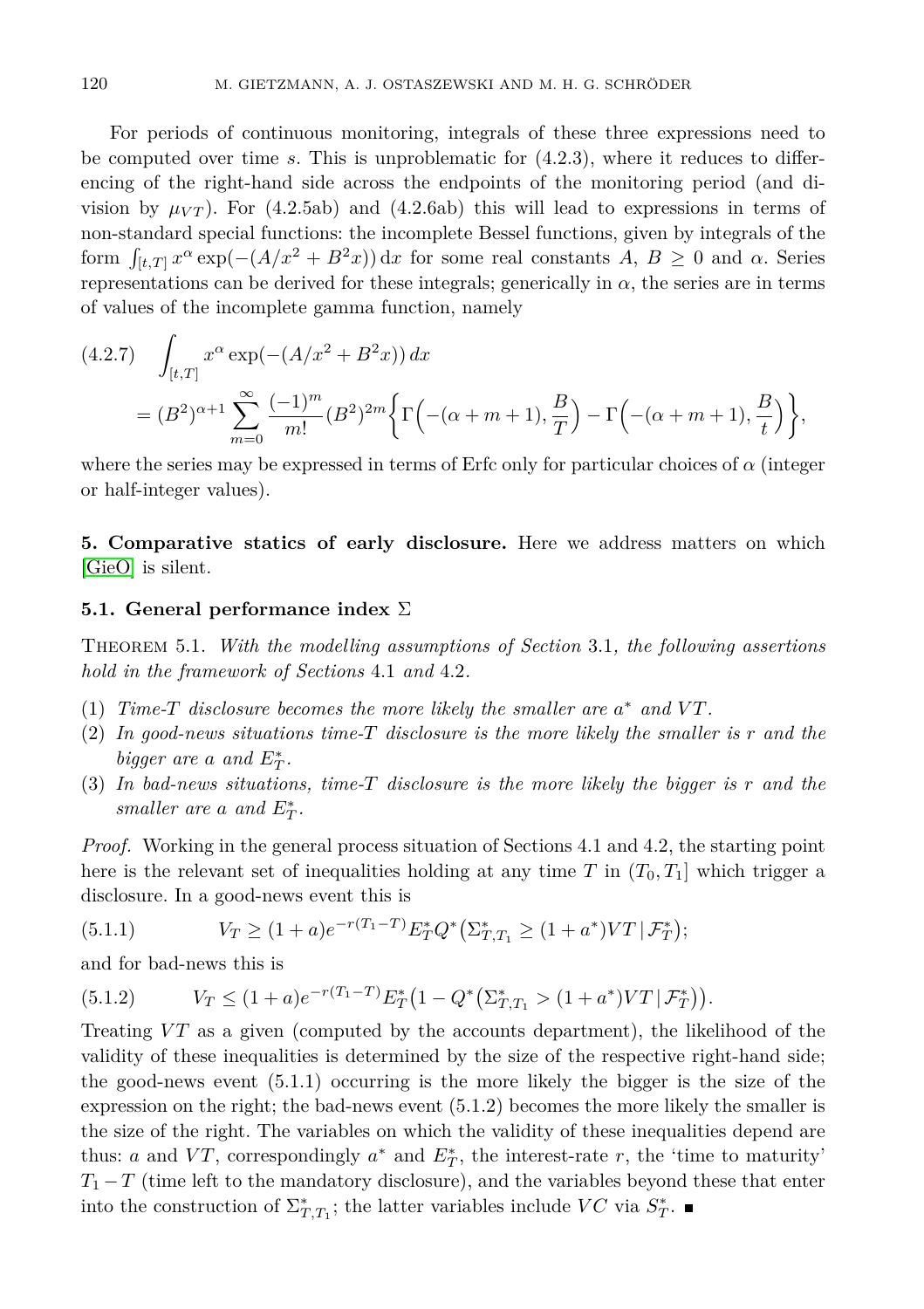REMARK 5.2. *The effects of*  $S_T^*$  *and*  $T_1 - T$  *on a time-T disclosure decision depend on the specific form of the law of*  $\Sigma_{T,T_1}^*$ . To justify this assertion as supplementary to Theorem 5.1, we look at the effects of infinitesimal changes in  $S^*$  and  $T_1 - T$  on the (right-hand sides of) (5.1.1) and (5.1.2). Granted for simplicity the partial differentiability of these probabilities, we have the following two equations in terms of  $\lambda^*_T$ , the law of  $\Sigma^*_{T,T_1}$ contingent on time-*T* information  $\mathcal{F}_T^*$ :

(5.1.3) 
$$
\partial_{T_1-T} \left[ e^{r(T-T_1)} Q^*(\Sigma_{T,T_1}^*) (1+a^*)VT | \mathcal{F}_T^* \right] \n= e^{r(T-T_1)} \int_{(1+a^*)VT}^{\infty} \{ \partial_{T_1-T} \lambda_T^* - r \lambda_T^* \} (u) du, \n(5.1.4) 
$$
\partial_{S_T^*} \left[ e^{r(T-T_1)} Q^*(\Sigma_{T,T_1}^*) (1+a^*)VT | \mathcal{F}_T^* \right] = e^{r(T-T_1)} \int_{(1+a^*)VT}^{\infty} \partial_{S_T^*} \lambda_T^* (u) du.
$$
$$

We see from these two equations that the signs of the effects depend on the exact form of this law, and so need to be determined on a case by case basis. Suffice it to say that conditions needing to be imposed here in concrete cases of  $\lambda_T^*$  include conditions that entail that no sign changes occur in the respective integrands on the right-hand sides of these equations. To determine these signs explicitly requires concrete choices, at the least for  $S^*$  and for how exactly  $S^*$  enters into the definition of  $\Sigma_{T,T_1}^*$ .

**5.2. Comparative statics for changes in**  $S_T^*$ **.** We show that the assumption that the process  $S^*$  follows a Markov process is sufficient for the determination of the effect of  $S^*_7$ on early disclosure. So we work with processes with two properties: firstly that, for any time  $u \geq 0$ ,

(5.2.1) 
$$
S_{T_0+u}^* = S_{T_0}^* \exp(X_u^*), \text{ where } S_{T_0} = VC,
$$

where  $(X_u^*)_{u\geq 0}$  is a process independent of time- $T_0$  information  $\mathcal{F}_{T_0}^*$ ; secondly that, also for *arbitrary*  $T \in (T_0, T_1]$ ,

(5.2.2) 
$$
S_{T+u}^* = S_T^* \exp(X_u^*), \quad u \in [0, \infty),
$$

where, by abuse of language,  $(X_u^*)_{u\geq 0}$  (or a suitable version of the process in (5.2.1) denoted by the same symbol) is a process independent of time- $T$  information  $\mathcal{F}^*_T$ .

THEOREM 5.3. We have  $\partial_{S_T^*} Q^* (\Sigma_{T,T_1}^* > (1 + a^*) V T | \mathcal{F}_T^*) > 0$  in (5.1.4) under the *additional Markovian conditions* (5.2.1) *and* (5.2.2) *on S* ∗ *; so in both good-news and bad-news situations a time-<sup><i>T*</sup> disclosure becomes the more likely the larger is  $S^*$ <sub>*↑</sub></sub>. This*</sub> *conclusion holds more generally for all constructions of*  $\Sigma_{T,T_1}^*$  *that preserve scaling* (*in the sense that we have*  $\Sigma_{T,T_1}^*(S^*) = S_T^* \Sigma_{T,T_1}^*(\exp(X^*))$ .

*Proof.* The assumptions  $(5.2.1)$  and  $(5.2.2)$  imply that  $S^*$  is the product of a scaling factor  $S_T^*$  and a 'standardized version' of  $S^*$ . This yields a representation for  $\Sigma_{T,T_1}^*(S^*)$ as a product of two positive factors, the scaling factor  $S_T^*$  and the random variable that results from the application of the respective construction for  $\Sigma_{T,T_1}^*$  to the standardized version of *S* ∗ .

In (5.1.1) and (5.1.2) the partial derivatives with respect to  $S^*$ <sub>*T*</sub> of the probability factors will thus be positive so long as we have independence of the normalized versions of *S* ∗ from time *T*-information.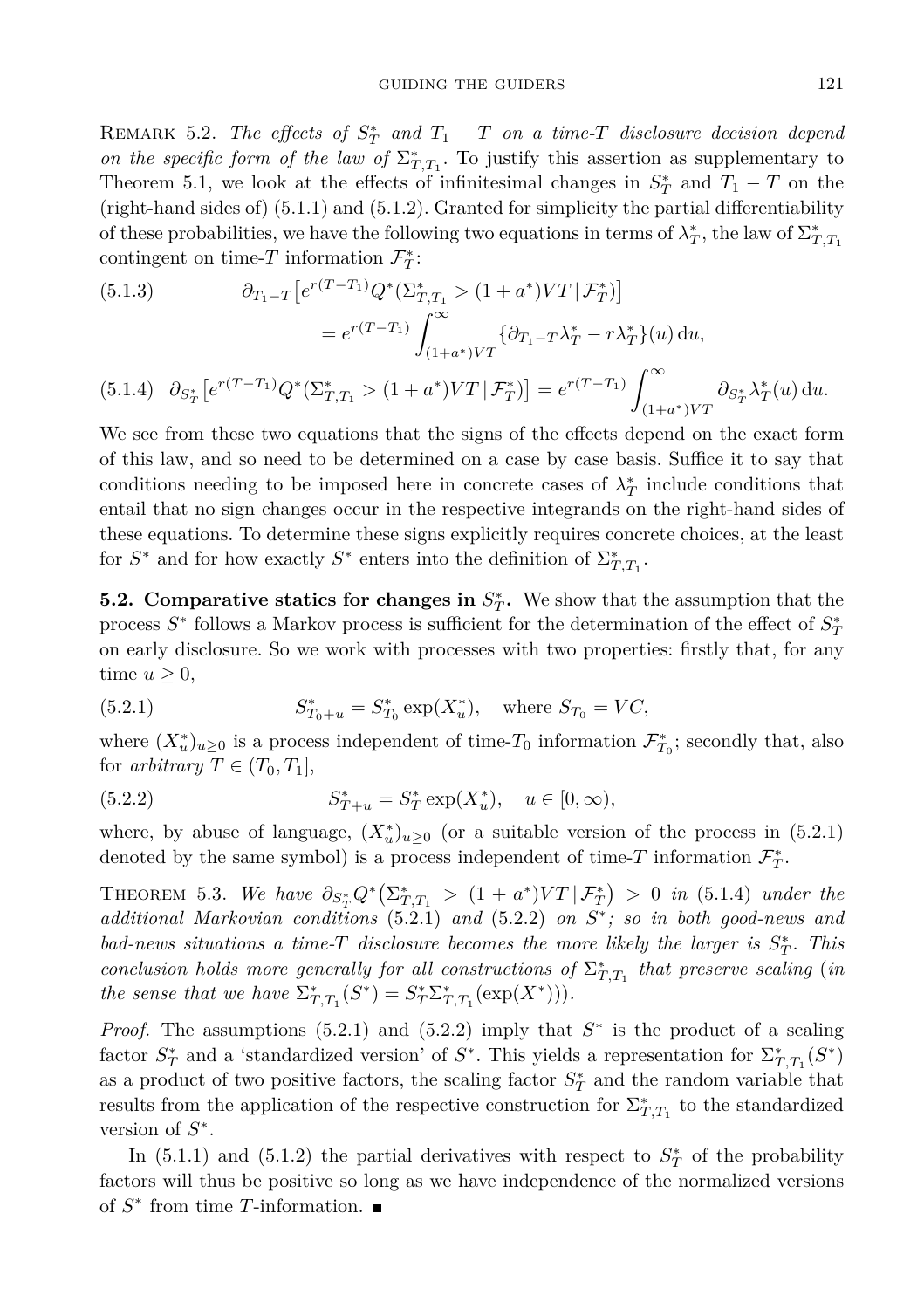**5.3. Early disclosure for geometric Brownian performance indices.** We consider here the other parameter mentioned in Remark 5.2, namely  $T_1-T$ , i.e. the time left to the next mandatory reporting date. At first sight, one might expect a proposition asserting that the shorter is this time, the less likely are decisions made for an early disclosure. However, on reflection, such decisions may well depend on the actual evolution of the market capitalization of the firm, and market forces may lead to changes in the size of this capitalization forcing early disclosure also at dates comparatively close to the mandatory date. Therefore, a discussion of the effects of  $T_1 - T$  needs to be incorporated in a model framework that includes *S* ∗ .

Here we adopt a standard Black–Scholes modelling for  $S^*$ , and therefore consider now the process  $X^*$  in Section 5.2 as following scaled Brownian motion with drift:

(5.3.1) 
$$
X_u^* = X^*(\mu^*, \sigma^*)_u = \mu^* u + \sigma^* W_u^*, \quad u \in [0, \infty),
$$

where *W*<sup>∗</sup> is a *Q*<sup>∗</sup> -Brownian motion independent of time-*T* information started with value 0 at time 0, with parameters  $\sigma^* > 0$  and  $\mu^* = r - \Delta^* - (1/2)(\sigma^*)^2 \in \mathbb{R}$ . Recall the former parameter is a measure of market volatility, while  $r - \Delta^*$  is the excess of the (riskless) short rate, *r*, over the dividend rate of the firm ∆<sup>∗</sup> *as seen by the markets*; in the present context this difference should be viewed as an 'appreciation rate' for investments in *F* (again as seen by the markets).

With  $V^*$  modelled as in Proposition 3.1, the four effects to consider now are those induced by changes in  $T_1 - T$  and also in  $\sigma^*$ ,  $r - \Delta^*$ , and *r*. These four will depend on which of good-news or bad-news situations occurs; they enter via the market proxies, and hence even a qualitative picture will depend on the concrete form of  $\Sigma_{T,T_1}^*$ . We focus on modelling  $\Sigma_{T,T_1}^*$  as the running minimum or maximum of  $S^*$ , as in equations (3.1.5a) and  $(3.1.5c)$ , specifically in the good-news situations, so that by equation  $(5.1.1)$  we must consider the inequalities

(5.3.2) 
$$
V_T \ge V_{\bullet}^*, \quad \bullet \in \{\text{max}, \text{min}\},\
$$

with

(5.3.3a) 
$$
V_{\max}^* := (1+a)E_T^* \exp(-r(T_1 - T))Q_{\max}^*,
$$

(5.3.3b) 
$$
Q_{\max}^* := Q^* \Big( \max_{u \in [0, T_1 - T]} \{ X^* (\mu^*, \sigma^*)_u \} > A_T^* \Big),
$$

(5.3.4a) 
$$
V_{\min}^* := (1+a)E_T^* \exp(-r(T_1 - T))Q_{\min}^*,
$$

(5.3.4b) 
$$
Q_{\min}^* := Q^* \Big( \min_{u \in [0, T_1 - T]} \{ X^* (\mu^*, \sigma^*)_u \} > A_T^* \Big),
$$

where

(5.3.5) 
$$
A_T^* = \log((1 + a^*)VT/S_T^*).
$$

**5.3.1.** *Explicit results for geometric Brownian performance indices.* We give a paradigm discussion of the effects of  $T_1 - T$  on the likelihood of disclosure decisions, when for the good-news case of (5.3.2) the running maximum is used in the construction of market proxies according to (5.3.3ab). These effects turn out to depend on the sign of the mark-up parameter  $A_T^*$  as follows.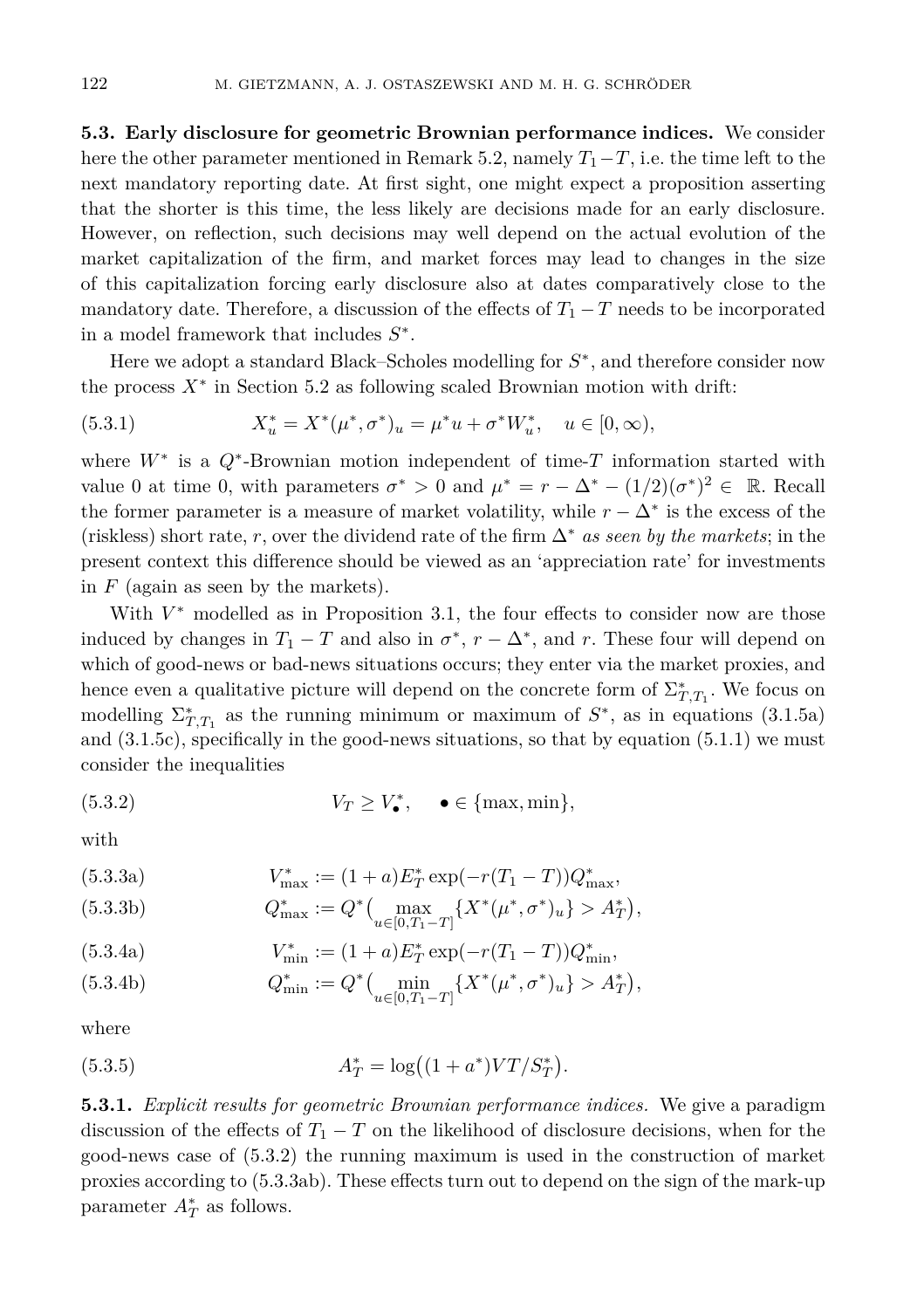Theorem 5.4. *In the framework of Section* 5.3*, assume a situation of time-T nondisclosure of good news. When using the running maximum of S* ∗ *in Proposition* 3.1  $for \Sigma_{T,T_1}^*$ , the following two assertions are equivalent.

- (1) *Early disclosure in*  $[T, T_1]$  *is the more likely the nearer is*  $T$  *to*  $T_1$ *.*
- $(2)$  sign $(\partial_{T_1-T} V_{\text{max}}^*)$  < 0*.*

*Here the partial derivative in* (2) *depends on the sign of*  $A_T$ ; *for*  $A_T^* \leq 0$  *this is* 

$$
\partial_{T_1 - T} V_{\text{max}}^* = -r V_{\text{max}}^*,
$$

*while for*  $A_T^* \geq 0$  *this is* 

$$
\partial_{T_1 - T} V_{\text{max}}^* = -r V_{\text{max}}^* + (1+a) E_T^* \exp(-r(T_1 - T)) \frac{A_T^* \exp(-\eta^2)}{\sigma^* \sqrt{2\pi (T_1 - T)^3}}
$$

*where*

$$
\eta = (A_T^* - (T_1 - T)\mu^*)/\sigma^* \sqrt{2(T_1 - T)}.
$$

To indicate the typical line of reasoning for results like this, start from (5.3.2), observing that (in these good-news situations) disclosure decisions at some fixed point in time *T* are the more likely the larger  $V_T^*$  is. The effects of some parameter on the likelihood of early disclosure thus translate into the determination of the corresponding partial derivative of  $V_T^*$ , and so a determination of their qualitative effect reduces to a determination of the sign of these partials. Early disclosure thus becomes more likely the larger the relevant parameter, provided the corresponding partial of  $V_T^*$  is positive, and vice versa. The point of our choice of a geometric Brownian framework is that explicit formulas for the probability factors  $Q_{\bullet}^*$  are available as standard results in Brownian motion; these are reviewed in Appendix A below, with equations (A.7ab) pertinent for the present case of running-maximum performance parameters. Establishing comparative statics results therefore reduces to straightforward partial differentiation of explicitly given functions, albeit of some complexity. Theorem 5.3 collects the results when the relevant parameter there is the time left to the next mandatory date.

REMARK 5.5. Proceeding along the same lines in the same situation, one obtains results similar to those of Theorem 5.3 concerning the effects of the volatility  $\sigma^*$ , whereas the effects of  $r - \Delta^*$  and  $r$  are unequivocally unidirectional (with the signs of the pertinent partials being equal to minus that of  $E^*_T$ ). Provided  $E^*_T > 0$ , early disclosure within  $(T, T_1)$  is the more likely the smaller are  $r - \Delta^*$  and r.

**5.3.2.** *Explicit results for running-min.* Here we note only that if the market proxies are instead constructed using the running minimum of *S* <sup>∗</sup> analogues of Theorem 5.3 and Remark 5.5 again hold and preserve all the conclusions above except for a sign reversal in  $A_T^*$ . This shows how derivation of the effects of  $T_1 - T$  on early disclosure requires the specifics of a given model.

**6. Managerial implications.** This paper's approach to asset pricing allows the development of a richer appreciation of how voluntary disclosure by firms can affect firm asset valuation in equilibrium. Existing research has typically modelled voluntary disclosure as the choice by firms to make additional voluntary disclosures to the market at fixed time

*,*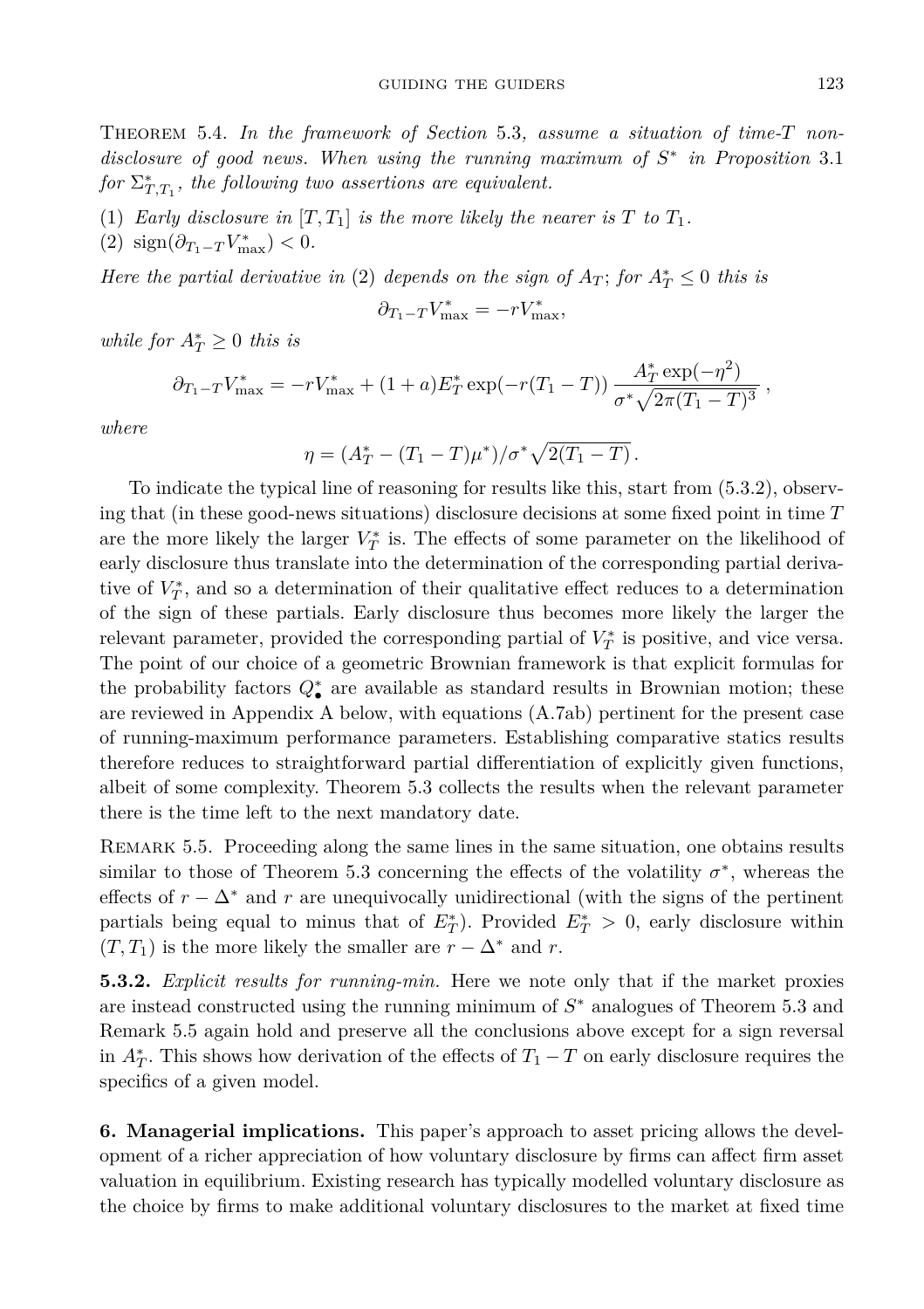points. As such this literature does not consider the possibility that firms may choose not only *what* to disclose voluntarily but also *when* to disclose. Thus voluntary disclosure has at least two dimensions: *content* and *timing*. As existing models typically do not consider the latter dimension, they are not truly dynamic, and hence do not provide the necessary building blocks to develop a realistic empirical model of ('two-dimensional') voluntary disclosure. Here we have explicitly modelled the joint content-timing interaction, so enabling more realistic formal modelling of problems faced by managers of firms: when private news is uncertain, how good does that private news have to be before it is in the interests of the firm to issue a voluntary disclosure. The other side of this coin is what materiality standard needs to be followed in managing the voluntary disclosure process. The comparative statics derived in the preceding section permit an understanding of how changes in parameter values may explain differences in equilibrium behaviour between firms — some voluntarily releasing additional information early, others not. This meets the challenge of modelling equilibrium asset-pricing with endogenously determined voluntary disclosures, wherein both the content and the timing of disclosures are rationally chosen, making delay or early release of information in capital markets an equilibrium outcome.

**7. Complements.** We close with some observations about the potential of the approach above especially with regard to variations on the themes presented and generalizations away from the Brownian framework followed above.

**7.1. Mechanisms.** Implicit in our development of a markets-based general modelling framework was the need to pick apart the 'who does what and how' into 'building bricks', and with these to build a variety of models. We implicitly identified five such bricks, which in fact are best considered as mechanisms, to borrow a phrase from economic theory. These are made explicit here so as to stress both the sensitivity of a model to its assumptions and its adaptability to alternative contexts.

*Mechanism* (i)*. Evolution rules*. The perspective adopted above is rather like that of a scientist designing experiments and subsequently observing outcomes and evolution. Ingredients thus include design dynamics, start time and observation times. Thus mechanism (i) amounts to formal rules for encoding these three aspects. Real-life features mapped via such 'experiments' include informational interplay between economic agents and firm-to-market communications. See the summary in Section 7.5 for an explicit illustration of how this can be further developed.

*Mechanism* (ii)*. Decision-rule strategies*. The task here is to provide rules for triggering 'events' (typically, public disclosure of privileged information), and the idea is that these be the consequence of some 'rule', i.e. functional relation, applied to some observation variables. At a technical level, this mechanism thus amounts to the selection of functional relations subject to the specification of observation variables. The mechanisms we adopted, starting from Section 3, are motivated by the provision of approximations to *equilibrium-induced decision rules* as derived in [\[GieO\]](#page-25-3). There they correspond to 'value-enhancement' disclosures when observations are 'sufficiently high'. Whilst outside the scope of the present paper, the argument there may be dualized to correspond to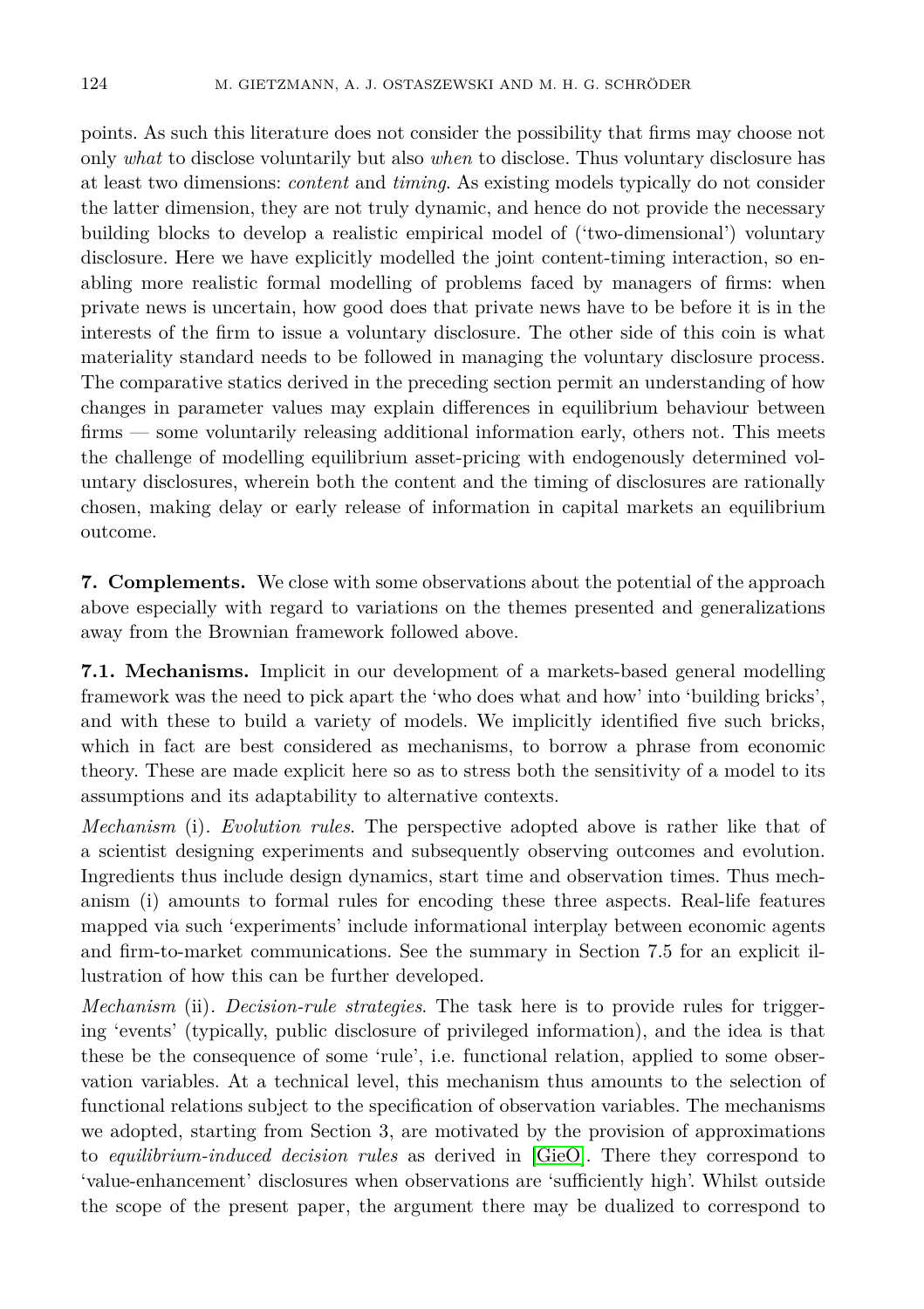equilibrium-induced 'value-erosion' *alerts* when observations are 'sufficiently low', with a resulting notion of *endogeneous* 'materiality thresholds'. Such an understanding leads to the following

Conjecture 7.1. *First-order approximation of equilibrium decision-rules based on the notion of materiality yields decision-rules using functions taking the form*

$$
h_{\varepsilon,a}(t,x,y)=(x-(1+a_t)y)\varepsilon_t
$$

*for some families of signs*  $\varepsilon = (\varepsilon_t)_{t \in [T_0, T_1]}$  *and mark-ups*  $a = (a_t)_{t \in [T_0, T_1]}$ *, and vice versa.* 

*Mechanism* (iii)*. Observation processes*. These generalize the processes *V* introduced in Sections 1.1 and 2, and give expression to the fundamental notion of *informational asymmetry*. Here the task is to construct a 'variable' (which can be multi-dimensional) with two properties. Firstly, it is capable of observation over time and is observed over time by the informationally privileged agents of whatever model is to be constructed (denoted by the symbol *F*, typifying firms); secondly, the variable is at best partially observable by the remaining agents (denoted by the symbol *M*).

As to observation variables, we focus on a *portfolio view*. Continuing to think of *F* as a firm for a moment, *F* will not in general observe just a single source of information to set a target, but a portfolio of these, say  $(X_1, \ldots, X_n, \ldots, X_N)$ . Formally, the *chosen observation process X* will be a function of the *Xn*; simple, but typical, functions are linear or multiplicative forms in the  $X_n$  as given respectively by

$$
X = \sum_{n=1}^{N} a_n X_n, \text{ or } X = \prod_{n=1}^{N} X_n^{a_n},
$$

with suitable real weights  $a_n \in \mathbb{R}$ .

*Examples of two factor portfolio observation variables*. In the paper, we considered the case where  $X = V$  and V represented the value of the firm  $F$ , i.e., a process internally observed by *F* subject to privileged private information. It is natural to complement it by a process that encodes the external view of the firm's value subject to non-privileged public information, such as provided by the firm's market capitalization,  $S^*$ . Specializing to portfolios of additive type, the associated observation variable may take the form

$$
X = aV + bS^*,
$$

for some  $a, b \in \mathbb{R}$ . General structure of *X* apart, the modelling of *V* and  $S^*$  is far from straightforward, and Sections 7.2 to 7.4 below offer an amendment to the simplified treatment given in the main body of the paper.

*Mechanism* (iv). Observation process proxies  $V^*$  from state observer systems. The task here is to enable specifically the 'informationally under-privileged' agents in the models to approximate *V*. To paraphrase a key idea in the paper: here  $S^*$  is seen as a proxy for *V* in creating an estimate  $V_t^*$  of  $V_t$  subject to public information; for tractability we made specific approximation assumptions.

In so doing, we borrowed an idea from the control theory of an engineering plant, where one way to deal with imperfect information about the plant is to build a laboratory version (a model) of the plant with accessible full-information of its state at any time (known as a 'state observer' system [\[Rus,](#page-25-6) Chapter 3], [\[Son,](#page-25-7) Chapter 7] — in reality a 'state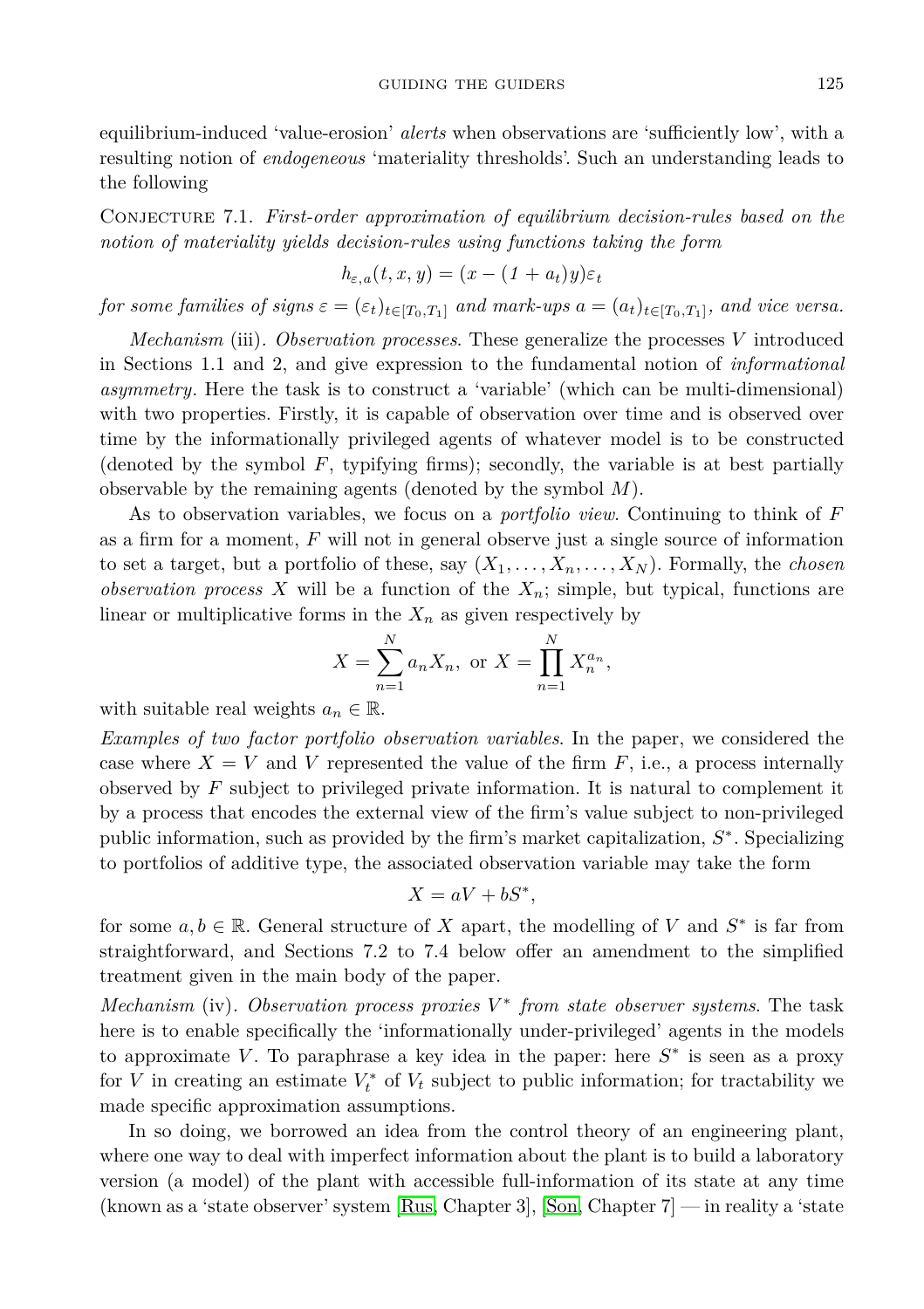estimator'); state-correcting signals are sent to this model, using plant-based, imperfect, or partial observations, with which to guide the 'observer system' (model) into greater agreement with the plant.

Unlike in the engineering context, inclusion into a market-based model of an observerstyle system implies changes to the strategic behaviour of the firm in its decisions to hide certain observations of its state. Indeed, here *each* side (each of the agents, *F* or *M*) enriches its algorithmic opportunities. In this context, our version of an 'observer system' responds to strategic behaviour, so is far richer. To emphasize this difference when, for example, *F* was a firm, the observer-style system was termed a *proxy-firm*.

*Mechanism* (v). Target value processes VT. Under this heading, the task is to provide techniques for forecasting values of observation variables (and, significantly, of their proxies), bearing in mind that such items are contingent on market developments as well as on restrictions arising from (production) technologies. In Section 4 we marry accounting analysis with the analysis of Bermudean options: mechanism (v) involved observation levels *L<sup>t</sup>* for *V<sup>t</sup>* qua strike prices at which the respective agent's decision rule is indifferent between disclosing or suppressing private observation of  $V_t$ , were  $V_t$  to take the value  $L_t$ (as noted in the Introduction). This construction borrows from the stylized model of [\[GieO\]](#page-25-3), where these levels describe the market's current view of the value during periods of silence and so provide the basis of current guidance on its earnings target.

**7.2. Modelling firm-value processes: uncertainty structure of profits.** As to the observation mechanism, one may 'drill down' to the basic structure of profits and address the uncertainty effects created by reporting lags. The starting point is a formalization of accounting practice:  $V_u$  the firm  $F$ 's time- $u$  value is the accrual of an instantaneous variable  $\pi_w$  over the period  $[T_0, u]$  added to an initially given value VC of time  $T_0$ , so that

(7.2.1) 
$$
V_u = VC + \int_{[T_0, u]} \pi_w dw, \quad u \in [T_0, T_1],
$$

implicitly assuming  $w \mapsto \pi_w$  to be summable over  $[T_0, T_1]$ .

The simplest interpretation of  $V_u$  is incrementing  $VC$  by the firm's *actual* profit flow rate  $\pi_w$  — as it actually arises at each time moment *w* between time-*T*<sub>0</sub> and time-*u*. Alternatively, to allow for the possibility of delays in reporting profits (due, say, to reporting delays of costs, as below), we can re-interpret this as the *recognized profit* flow rate — namely, the value posted in some official ledger.

To introduce *reporting lags* into the model, fix Λ ≥ 0 and then at each time *u*, assume the flow  $\pi_w$  is certain only for 'distant' times *w*, namely times earlier than  $u - \Lambda$ , but for times *w* nearer to *u*, i.e. in  $(u - \Lambda, u]$ ,  $\pi_w$  is uncertain. A further refinement then occurs in the decomposition (7.2.1) created by a *deterministic* part  $\Delta^{ns}V_u$ , certain at time-*u* (with 'ns' for non-stochastic), and a part  $\Delta^s V_u$  *uncertain* at time-*u*:

(7.2.2a) 
$$
V_u = VC + \Delta^{ns} V_u + \Delta^{s} V_u, \qquad u \in [T_0, T_1],
$$

where

(7.2.2b) 
$$
\Delta^{\rm ns} V_u = \int_{[T_0, \max\{T_0, u-\Lambda\}]} \pi_w \, \mathrm{d}w,
$$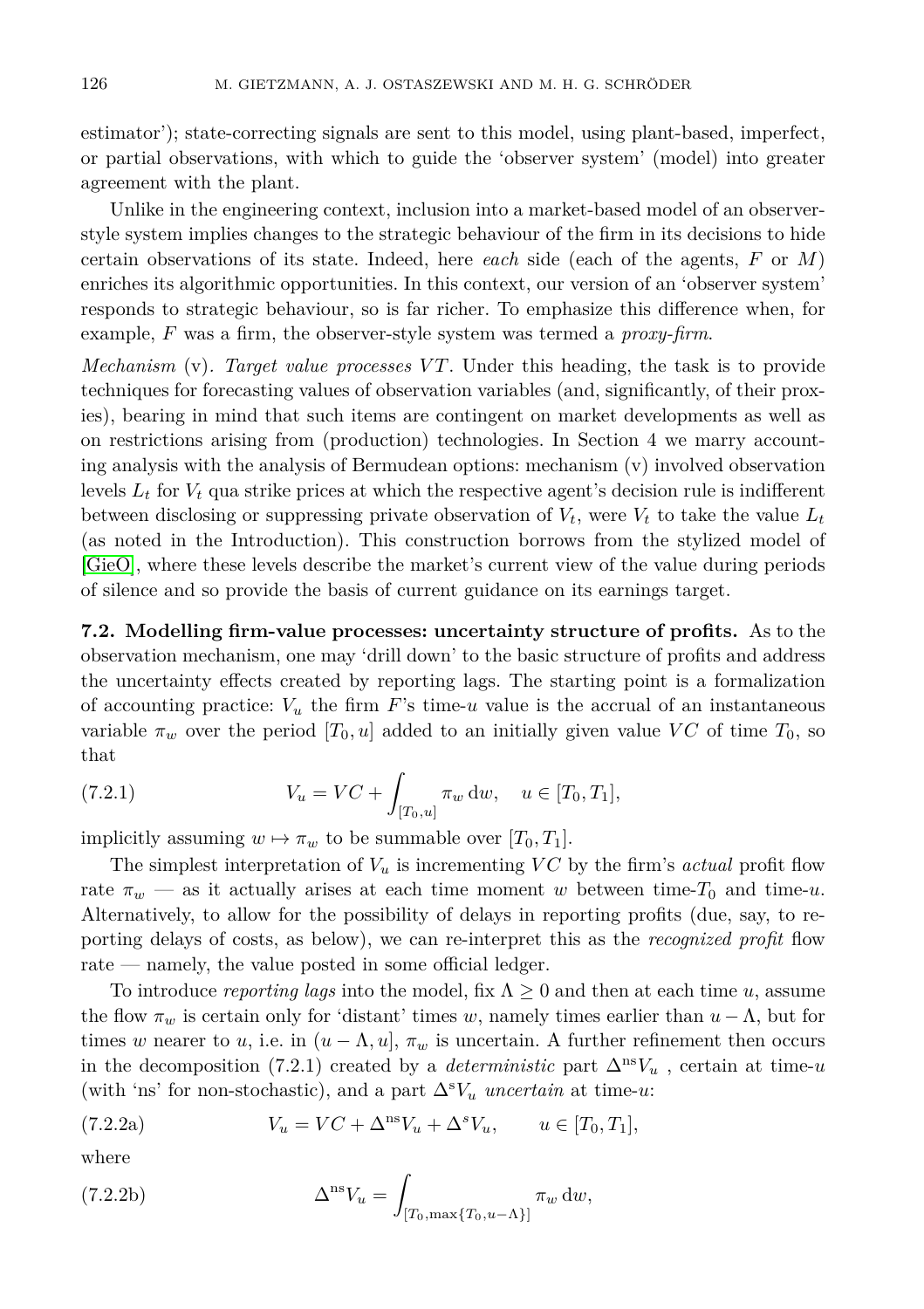(7.2.2c) 
$$
\Delta^s V_u = \int_{\left[\max\{T_0, u-\Lambda\}, u\right]} \pi_w \, \mathrm{d}w.
$$

We view  $V_u^{\text{ns}} = VC + \Delta^{\text{ns}}V_u$  as an *accounting equality*, namely, as data held, or stored, by the firm *F*, and  $\Delta^s V_u$  as a variable that needs to be modelled – e.g., as in Section 7.3 below.

Two obvious questions arise: first, how does (a manager) *F* respond to such operational uncertainty. For example, will there be a period in which  $F$  is waiting for the time- $T$ accounting information to be corroborated and to be verified as reliable (up to a level of security deemed appropriate for the decision-making), and how does *F* then respond to the evolution of market sentiment during such periods of waiting? Second, is there a correlation between market sentiment *V* <sup>∗</sup> and the degree of operational effectiveness of the firm's accounting department?

**7.3. Modelling firm-value processes: Cobb–Douglas examples.** As a second complement to our discussion of mechanism (iii), we provide examples for modelling firm-value observation processes *V* concretely.

**7.3.1.** *Deterministic Cobb-Douglas profits.* Here the construction of *V* needs to be linked to the standard functional forms preferred by the theory of the firm in Economics and Econometrics. We consider Cobb–Douglas technologies, and indicate how to model profits derived from a Cobb–Douglas production function ([\[Var,](#page-25-8) Chapter 1, especially Examples 1.10, 1.11], [\[Rom,](#page-25-9) Chapter 2]) corresponding to a *single* output from *two* input factors (such as capital and labour) with respective parameters  $a, b \ge 0$  satisfying  $a + b < 1$ . This yields profits as a function of input prices  $w = (w_1, w_2)$  and output selling-price p in the form

$$
(7.3.1) \quad \pi_{CD}(p, w)
$$

$$
=p^{1/(1-(a+b))}\bigg\{\bigg(\frac{a+b}{\kappa\cdot c(w)}\bigg)^{(a+b)/(1-(a+b))}-\kappa\cdot c(w)\bigg(\frac{a+b}{\kappa\cdot c(w)}\bigg)^{1/(1-(a+b))}\bigg\},
$$

for a cost function  $c(w) = (w_1^a w_2^b)^{1/(a+b)}$ , where

$$
\kappa := ((a/b)^{a/(a+b)} + (a/b)^{-(a/(a+b)})/A^{1/(a+b)},
$$
 with  $A = (1-a)^{a-1}/a^a$ .

**7.3.2.** *Stochastic Cobb–Douglas profits.* To take into account uncertainties in the profit function, assume that uncertainty in the output and input price is given by positive stochastic processes on some stochastic basis, say  $\mathcal{X}(Q) = (\Omega, \mathcal{F}, \mathbf{F} = (\mathcal{F}_u)_{u \in [T_0, T_1]}, Q)$ . As regards output, passing to logarithmic prices and so to an exponential price process  $\exp Y$ , (7.2.1) yields profits of the form

(7.3.2) 
$$
\pi_w = \alpha \exp(Y_w)^\beta = \exp(\log(\alpha) + \beta Y_w)), \quad w \in [T_0, T_1],
$$

for some fixed  $\alpha > 0$ ,  $\beta \in \mathbb{R}$ , and some fixed stochastic process *Y* on  $\mathcal{X}(Q)$ . In turn this gives the uncertain part of the time-*u* value of *V* the representation:

(7.3.3) 
$$
\Delta^s V_u = \alpha \int_{[\max\{T_0, u - \Lambda\}, u]} \exp(\beta Y_w) dw, \quad u \in [T_0, T_1].
$$

Treating input (factor) prices *w* in similar vein preserves this general form for the uncertain parts of *V* in (7.2.2c). In any of these representations, a notable choice for *Y* is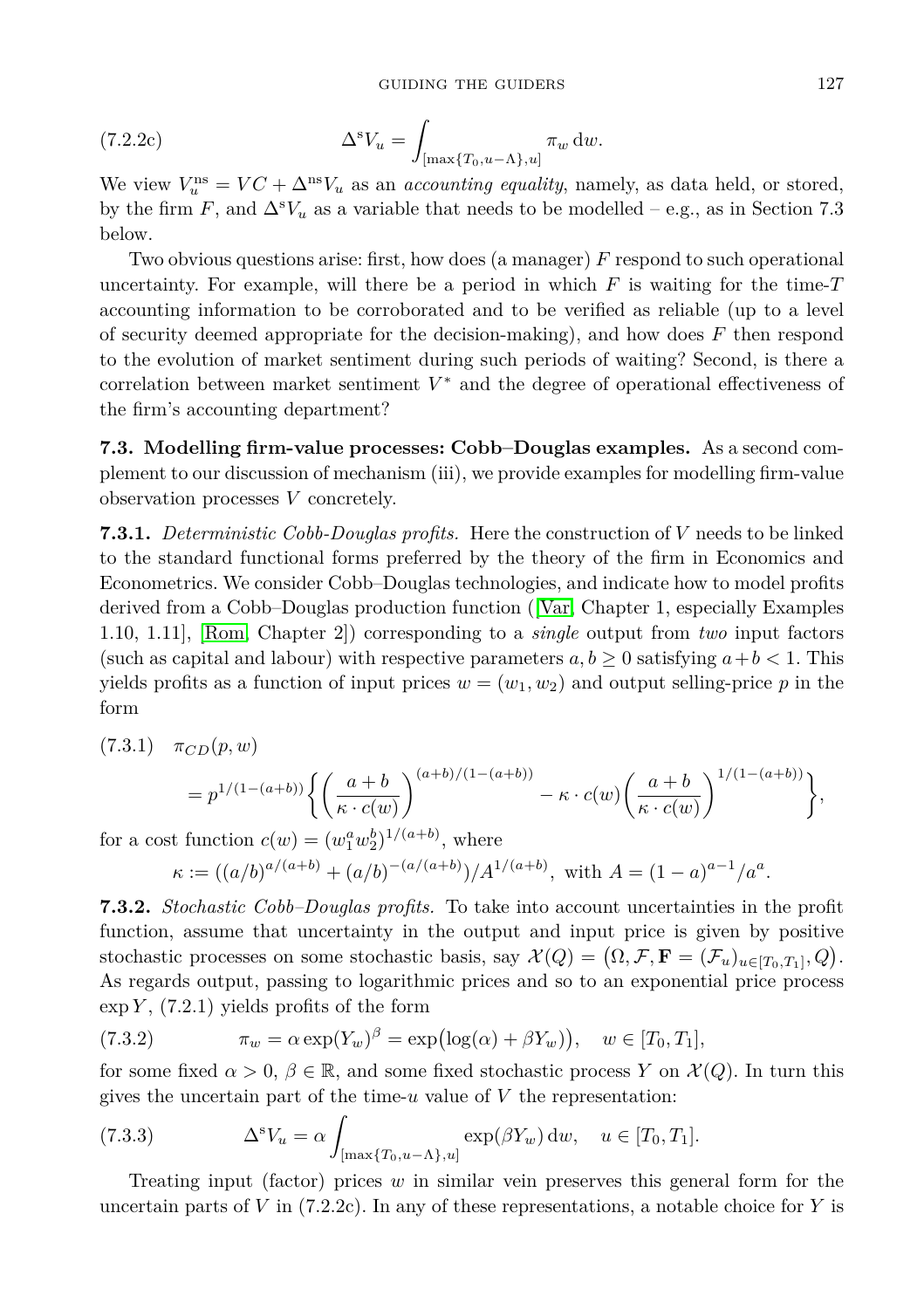Brownian motion on  $\mathcal{X}(Q)$ , and this provides an explicit illustration of how the modelling above turns *V<sup>u</sup>* itself into a random variable, given the time-*u* information (see Section 7.4 for scalable processes, which we consider here as candidate modelling mechanisms).

As mentioned, accruals in (7.2.1) can be modelled in (at least) two conceptually different ways, depending on whether instantaneous profits  $\pi_s$  or their accumulated value is taken as a primary variable. The matter of choice is not just a conceptual but also a practical one, even assuming the classical Cobb–Douglas two-factor production technology above. For this purpose re-write (7.3.1) in the form

$$
(7.3.4a) \quad \pi_{CD}(p, w_1, w_2)
$$
  
=  $w_1^{a/(a+b-1)} w_2^{b/(a+b-1)} p^{(a+b-1)} \left\{ \left( \frac{a+b}{\kappa} \right)^{(a+b)/(1-(a+b))} - \kappa \left( \frac{a+b}{\kappa} \right)^{1/(1-(a+b))} \right\},$ 

with constants  $a, b > 0$  such that  $a + b < 1$  for

(7.3.4b) 
$$
\kappa := ((a/b)^{b/(a+b)} + (a/b)^{-a/(a+b)})/((1-a)^{a-1}/a^a)^{1/(a+b)}.
$$

Assume that non-deterministic profits are the result of fluctuations in any of these prices, and, for simplicity, staying within the Brownian framework, assume the fluctuations follow geometric Brownian motion. The resulting dynamic for  $\pi_{CD}$  is of the form

(7.3.5) 
$$
\pi_{\text{CD},T+u} = \pi_{\text{CD},T} \exp(\mu_{\pi} u + \sigma_{\pi} W_{\pi,u}), \quad u \in [0,\infty),
$$

with driver a Brownian motion  $W_{\pi}$  independent of the information available for forecasting at time *T* (as provided via the filtration of a stochastic basis specified for forecasting purposes) and with real constants  $\sigma_{\pi} > 0$  and  $\mu_{\pi}$ . Return now to the choice of explicit modelling variants; according to the choice of accumulated profits or instantaneous profits, one has respectively

(7.3.6a)  
\n
$$
\pi_s = \pi_{CD,T+s}, \quad s \in [0, \infty),
$$
\n(7.3.6b)  
\n
$$
\int_{[T,T+s]} \pi_w \, dw = \pi_{CD,T+s}, \quad s \in [0, \infty).
$$

This last requires for  $V_{\mathcal{T}+\mathcal{U}}$  the integral of geometric Brownian motion, not covered by the context of Section 4. For the first, the results of Section 4.2 do apply, and provide the forecast target *VT*.

**7.4. Scalable processes.** As a third complement to Section 7.1, we suggest the use *scalable processes* for modelling with mechanisms. These processes will be patterned after the exponentials of strong Markov processes *S* ∗ , which satisfy two equations. Firstly, with  $T_0$  fixed, for any time  $u \geq 0$ ,

(7.4.1) 
$$
S_{T_0+u}^* = S_{T_0}^* \exp(X_u^*), \text{ where } S_{T_0}^* = VC,
$$

where  $(X_u^*)_{u\geq 0}$  is independent of time- $T_0$  information  $\mathcal{F}_{T_0}^*$ . Secondly, for arbitrary real *T* in  $(T_0, T_1]$ , the representation

(7.4.2) 
$$
S_{T+u}^* = S_T^* \exp(X_u^*), \quad u \in [0, \infty),
$$

where, by abuse of language,  $(X_u^*)_{u\geq 0}$  (or a suitable version of the process in (7.4.1) denoted by the same symbol) is a process independent of time- $T$  information  $\mathcal{F}_T^*$ . We now relax the second condition and define processes *S* ∗ to be *scalable* if they are RCLL and satisfy (7.4.1) and (7.4.2), except that now (7.4.2) need not necessarily hold for *all T*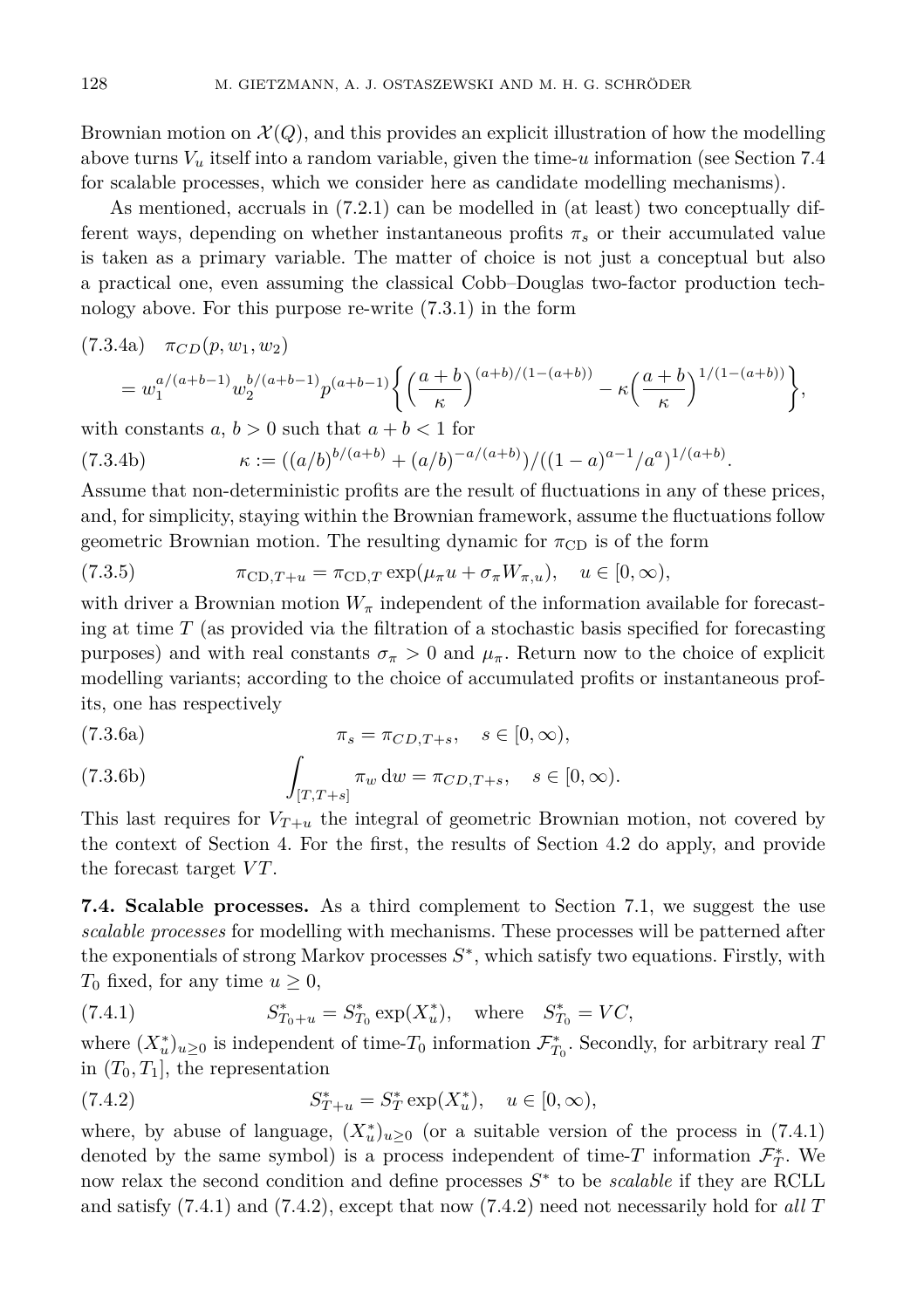in  $(T_0, T_1]$  and instead is to hold necessarily for all T in some prespecified finite subset  $\mathcal T$ of  $(T_0, T_1]$ . Here we primarily think of  $\mathcal T$  as containing the endpoints of benchmark observation schemes along the lines of equation (4.1.1). Extending this notion of a scalable process to allow the sets  $\mathcal T$  to have at most countably many stopping times should not, however, pose problems.

**7.5. Modelling with mechanisms: a summary vista.** A characteristic feature of the mechanisms identified in Section 7.1 is that they identify the economic agents solely in terms of how they act. In respectively Sections 4 and 3, as it happens, the agents *F* posited by the mechanisms in disclosure situations are indeed interpreted as acting like the manager of the firm, and agents *M* as acting like representative market participants. For the wider guidance theme, however, specific *market* participants will also 'act out' the role of agent *F* within some of the mechanisms. An outline follows.

To tell our guidance story we need to single out a distinguished group of people from among the market participants *M*, whom we shall call *analysts*. The typical representative member of this group being denoted by *A*, we continue to denote representative market participants as agents *M* (as in Section 3).

The guidance theme then starts at time *t* with the announcement by manager *F* of the current accounting numbers of the firm: *VC* and its target *VT* for the next mandatory reporting date, *T* below. These numbers are processed by *M* as in the disclosure theme, while now *A* is also assumed to make its own computations. For these computations *A* will be assumed to use mechanism (v) of Section 7.1 (as though in the role of agent  $F$ ), and make its own computations of the time-*T* target, possibly based on a re-estimation of *V* , *V* ∗ , *S* and *S* ∗ ; call the result *V TA*, and assume that *A* will announce this number to *M* and *F* at a time  $t + \Delta_A$  within [*t,T*]. This announcement will possibly induce a re-calibration of the price processes  $S$  and  $S^*$ ; the analyst's target  $VT_A$  will now be added as a new variable in the decision making of the manager *F*. Apart from a possible consequent re-calibration of  $V^*$ , the essential difference from the set-up of Section 3 is that now manager F is assumed to use decision rules in four variables, say  $h(T, V_T, V_{T^*}, VT_A)$ . For present outline purposes, we will not make this four-variable rule explicit, leaving the details to be established elsewhere. Now running the disclosure-mechanisms of Sections 3, 4, and 5 results, mutatis mutandis, in either an early disclosure at some time *τ < T*, or a regular one at time *T*. In both cases an announcement is made by manager *F* of new current numbers *VC* and targets *VT* for the next reporting date; these numbers will be announced simultaneously to the analysts *A* and to the market (as represented by agent *M*) and the entire activity starts all over again. The details are intended to be established elsewhere.

**Appendix: Reductions.** This section collects the simplifications arising for general mark-up decision rules in Brownian contexts. We work with a fixed probability space  $(\Omega, \mathcal{F}, P)$  which is equipped with a filtration **F** =  $(\mathcal{F}_u)_{u>0}$  such that the resulting stochastic basis  $\mathcal{X}(P) = (\Omega, \mathcal{F}, \mathbf{F}, P)$  satisfies the usual conditions (see for example [\[JacS,](#page-25-10) Def. 1.3, p. 2]). The mark-up decision rules are assumed, as above, in the form  $h_{\varepsilon,a}(x,y) = \varepsilon(x-(1+a)y)$ , for fixed parameters  $\varepsilon = \pm 1$  and  $a > -1$ .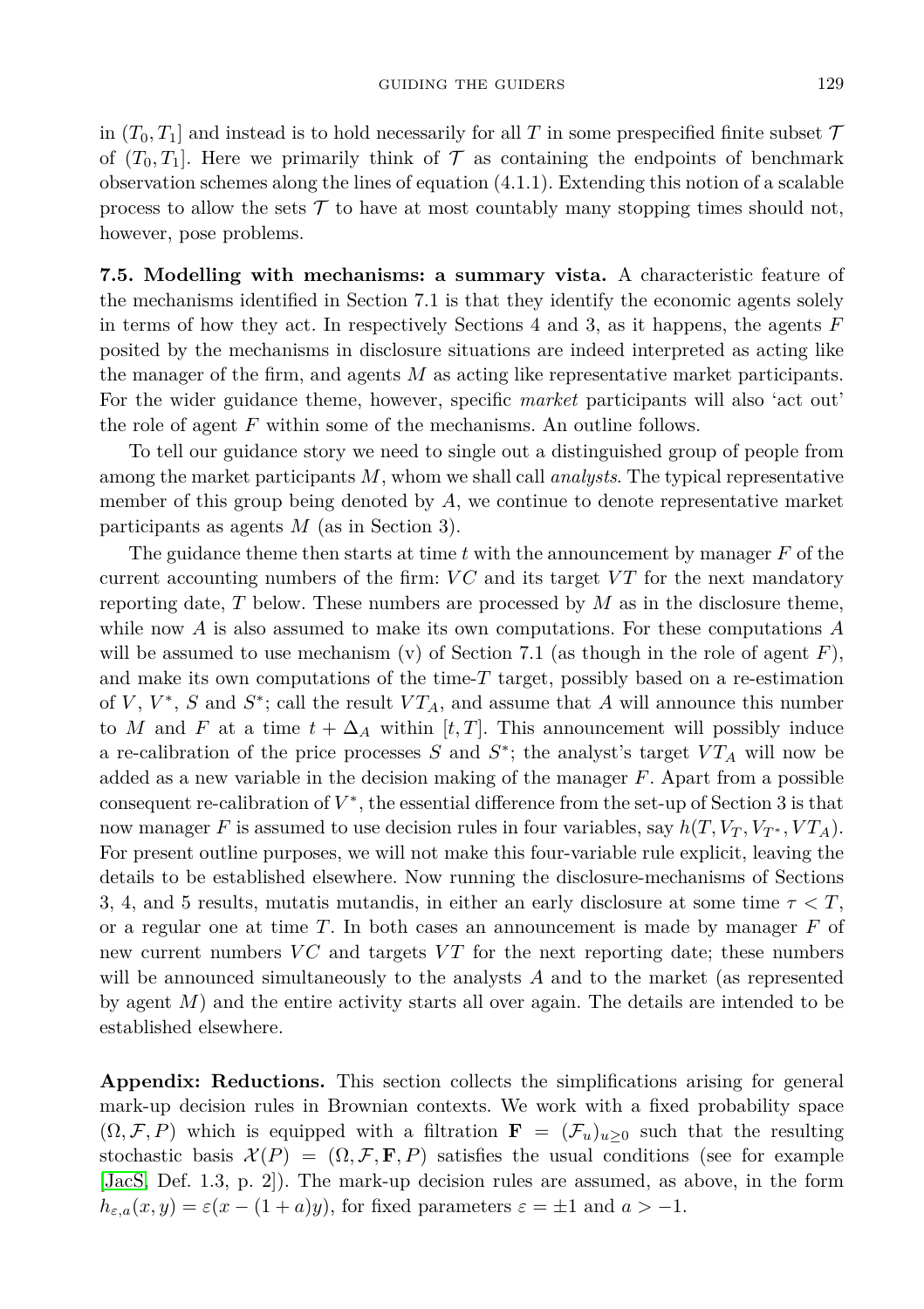**A.1. Bad-news to good-news reductions.** For  $\Sigma$  a random variable on  $\Omega$ , measurable with respect to  $\mathcal{F}_t$ , and fixed  $t > 0$ ,

(A.0a) 
$$
E^{P}[\mathbf{1}_{\{h_{+1,a}(\Sigma, VT) \ge 0\}} | \mathcal{F}_{t}] = P(\{\Sigma \ge (1+a)VT\} | \mathcal{F}_{t}),
$$

(A.0b) 
$$
E^{P}[\mathbf{1}_{\{h_{-1,a}(\Sigma, VT) \geq 0\}} | \mathcal{F}_{t}] = 1 - P(\{\Sigma > (1+a)VT\} | \mathcal{F}_{t}).
$$

These two yield a reduction of bad-news to good-news disclosures via

(A.1) 
$$
E^{P}[\mathbf{1}_{\{h_{-1,a}(\Sigma, VT) \geq 0\}} | \mathcal{F}_{t}] = 1 - E^{P}[\mathbf{1}_{\{h_{+1,a}(\Sigma, VT) \geq 0\}} | \mathcal{F}_{t}],
$$

granted absence of point-masses in  $\Sigma$  located at  $(1 + a)VT$ , given the continuous processes in play here. Note the qualitative consequence that factors influencing the relevant probabilities will have opposite effects on good-news and bad-news events; an increase in a factor that leads to an increase of  $(A.0a)$  will decrease  $(A.1)$  and vice versa.

**A.2. Running-minimum to running-maximum reductions.** We collect here the further reductions needed for good-news events when  $S^*$  is a geometric Brownian motion. With  $\Sigma^* = \Sigma_{t,T_1}^*$  the running maximum or the running minimum of  $S^*$  on some fixed time interval  $[t, T_1]$ , let  $W^*$  be an  $(\mathbf{F}, P)$ -Brownian motion on  $\mathcal{X}(P)$  started at 0 at time 0; for  $\sigma^* > 0$  take

(A.2) 
$$
S_{t+u}^* = S_t^* \exp(\mu^* u + \sigma^* W_u^*), \quad u \in [0, \infty),
$$

with  $\mu^* = r - \delta - \frac{1}{2}(\sigma^*)^2$  for  $r - \delta \in \mathbb{R}$ ; appealing to the strong Markov property of Brownian motion, assume also  $W^*$  to be independent of  $\mathcal{F}_t$ , and express the events in terms of *W*<sup>∗</sup> as follows:

$$
(A.3) \t EP[1{h_{+1,a}(\max\{S_w^*\mid w\in[t,T]\})\geq 0\}}|\mathcal{F}_t] = P(\max_{u\in[0,T-t]}\{\mu^*u + \sigma^*W_u^*\} \geq A_t^*),
$$

(A.4) 
$$
E^P[\mathbf{1}_{\{h_{-1,a}(\min\{S_w^*\mid w\in[t,T]\}\geq 0\}}|\mathcal{F}_t] = P\Big(\min_{u\in[0,T-t]}\{\mu^*u + \sigma^*W_u^*\}\leq A_t^*\Big),
$$

with

(A.5) 
$$
A_T^* := \log((1 + a^*)VT/S_t^*).
$$

Setting  $W^{**} := -W^*$  note that

(A.6) 
$$
P\left(\min_{u \in [0,T-t]} \{\mu^* u + \sigma^* W_u^*\} \le A_t^*\right) = P\left(\max_{u \in [0,T-t]} \{-\mu^* u + \sigma^* W_u^{**}\} \ge -A_t^*\right).
$$

It is special to the Brownian context that  $(A.6)$  provides a reduction of the runningminimum event in  $(A.4)$  to a running-maximum event in  $(A.3)$ , since, if  $W^*$  is Brownian, then so is  $W^{**}$  as its negative. An explicit determination of the expectation  $(A.3)$  can be had from the explicit law for the running-maximum of Brownian motion; see e.g. [\[Fre,](#page-25-11) (30) Corollary, p. 25]. This relies, in this Brownian context, on the running-maximum always being positive on time intervals of positive length; indeed, this follows from the fact that the running-maximum of the process is zero on non-positive time arguments. This is not directly of use here, since the drift  $\mu^*$  is in general non-zero. But an appropriate Girsanov transformation applied to the measure *P* will achieve a reduction to the zerodrift case (cf.  $[\text{RogW}, \S 1.13, \text{eq.} (13.9)]$ ), at the cost, however, of an additional exponential factor in  $(A.3)$ ; the results are as follows:

(A.7a) 
$$
P\left(\max_{u \in [0,T-t]} \{ \mu^* u + \sigma^* W_u^* \} \ge A_t^* \right) = 1,
$$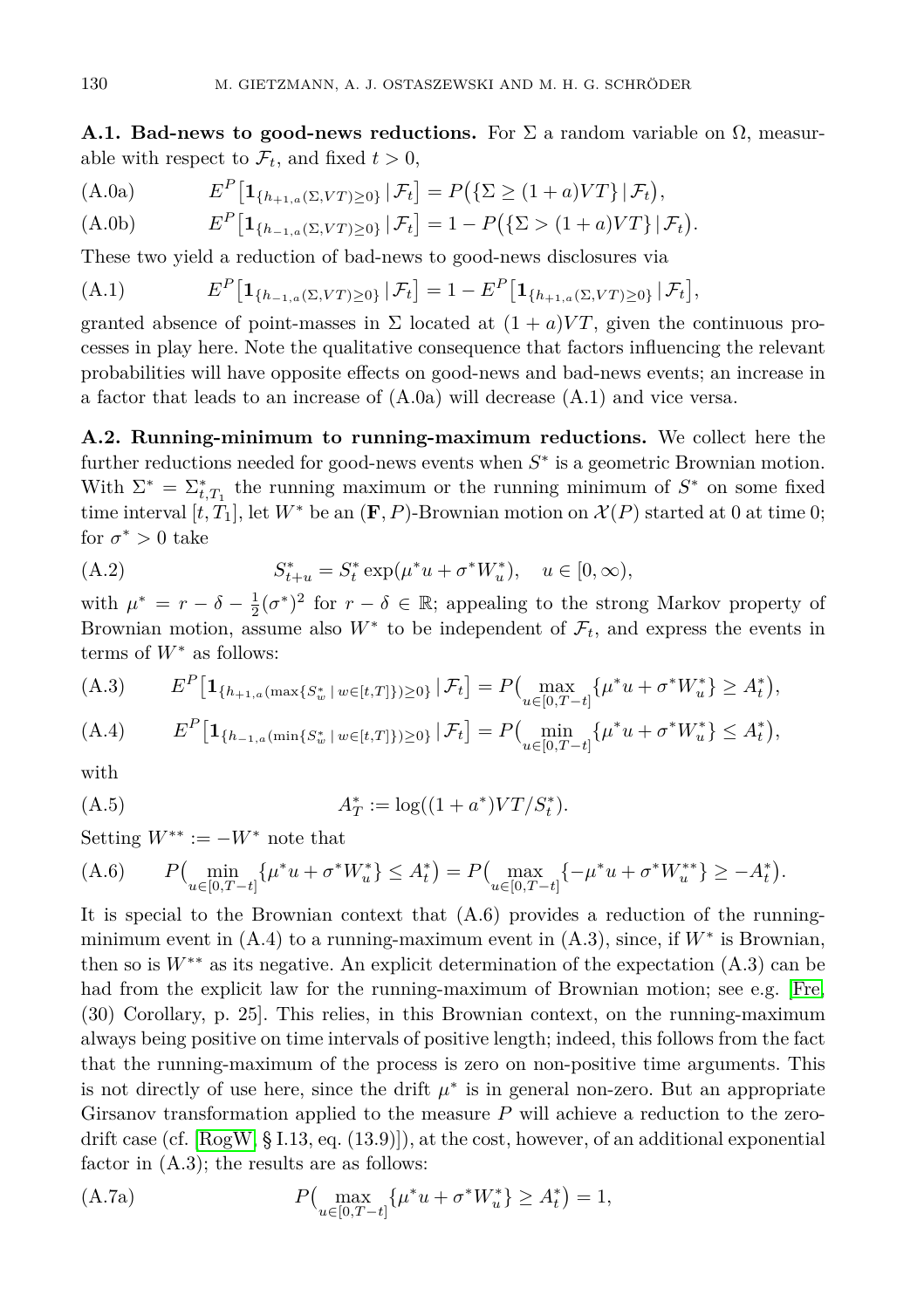unless  $A_t^* > 0$ , in which case

(A.7b) 
$$
P\begin{pmatrix} \max_{u \in [0, T-t]} \{\mu^* u + \sigma^* W_u^*\} \ge A_t^* \end{pmatrix}
$$
  
=  $\frac{1}{2} \operatorname{Erfc} \left( \frac{A_t^* - (T-t)\mu^*}{\sigma^* \sqrt{2(T-t)}} \right) + \frac{1}{2} \exp \left( \frac{2\mu^* A_t^*}{(\sigma^*)^2} \right) \operatorname{Erfc} \left( \frac{A_t^* + (T-t)\mu^*}{\sigma^* \sqrt{2(T-t)}} \right),$ 

with  $\text{Erfc}(z) := (2/\sqrt{\pi}) \int_{[z,\infty)} \exp(-w^2) dw$ , for any complex *z*, the complementary error function. This result can be established, mutatis mutandis, along the lines of [\[MusR,](#page-25-5) Lemma A.18.2, p. 617seq]); for a proof by a reduction to this result, start from the equality

$$
P\Big(\max_{u\in[0,T-t]}\{\mu^*u+\sigma^*W_u^*\}\geq A_t^*\Big)=1-P\Big(\max_{u\in[0,T-t]}\{\mu^*u+\sigma^*W_u^*\}\leq A_t^*\Big);
$$

on the right-hand side we have from  $[MusR, eq. (A.85)]$  $[MusR, eq. (A.85)]$  the equality

$$
P\left(\max_{u \in [0,T-t]} \{\mu^* u + \sigma^* W_u^*\} \le A_t^*\right) = N\left(\frac{A_t^* - (T-t)\mu^*}{\sigma^* \sqrt{T-t}}\right) - \exp\left(2\frac{\mu^* A_t^*}{(\sigma^*)^2}\right) N\left(-\frac{A_t^* + (T-t)\mu^*}{\sigma^* \sqrt{T-t}}\right),
$$

if  $A_t^* \geq 0$ , but otherwise this probability is 0; then successively use the identities 1 =  $N(\xi) + N(-\xi)$  and  $N(\xi) = (1/2) \operatorname{Erfc}(-\xi/\sqrt{2})$  to arrive at (A.7ab).

Formulas for the tails of the running-minimum expressions of  $(A.4)$  are a consequence of (A.7ab). For this start by passing to the complementary probability

$$
P\left(\min_{u \in [0,T-t]} \{\mu^* u + \sigma^* W_u^*\} \ge A_t^*\right) = 1 - P\left(\min_{u \in [0,T-t]} \{\mu^* u + \sigma^* W_u^*\} \le A_t^*\right);
$$

now use  $(A.6)$  to translate the right-hand side in terms of probabilities for the running maximum, and apply (A.7ab) to obtain

(A.8) 
$$
P\begin{pmatrix} \min_{u \in [0, T-t]} \{ \mu^* u + \sigma^* W_u^* \} \ge A_t^* \end{pmatrix}
$$
  
=  $\frac{1}{2} \operatorname{Erfc} \left( + \frac{A_t^* - (T-t)\mu^*}{\sigma^* \sqrt{2(T-t)}} \right) - \frac{1}{2} \exp\left( \frac{2\mu^* A_t^*}{(\sigma^*)^2} \right) \operatorname{Erfc} \left( - \frac{A_t^* + (T-t)\mu^*}{\sigma^* \sqrt{2(T-t)}} \right),$ 

unless  $A_t^* \geq 0$ , in which case the probability is equal to 0; to obtain the first summand here use the identity  $2 = \text{Erfc}(\xi) + \text{Erfc}(-\xi)$  with

$$
\xi := (A_t^* - (T - t)\mu^*)/(\sigma^* \sqrt{2(T - t)}).
$$

**Acknowledgments.** We thank the Referee and the Editor for a close reading of the paper and advice which has led to presentational improvements.

#### **References**

- [\[AtiLST\]](http://dx.doi.org/10.1007/s11142-005-4211-8) R. K. Atiase, H. Li, S. Supattarakul, S. Tse, *Market reaction to multiple contemporaneous earnings signals: Earnings announcements and future earnings guidance*, Rev. Accounting Stud. 10 (2005), 497–525.
- <span id="page-24-0"></span>[\[BaiD\]](http://dx.doi.org/10.2307/2490338) S. Baiman, J. S. Demski, *Economically optimal performance evaluation and control systems*, J. Accounting Res. 18 (1980), 184–220.